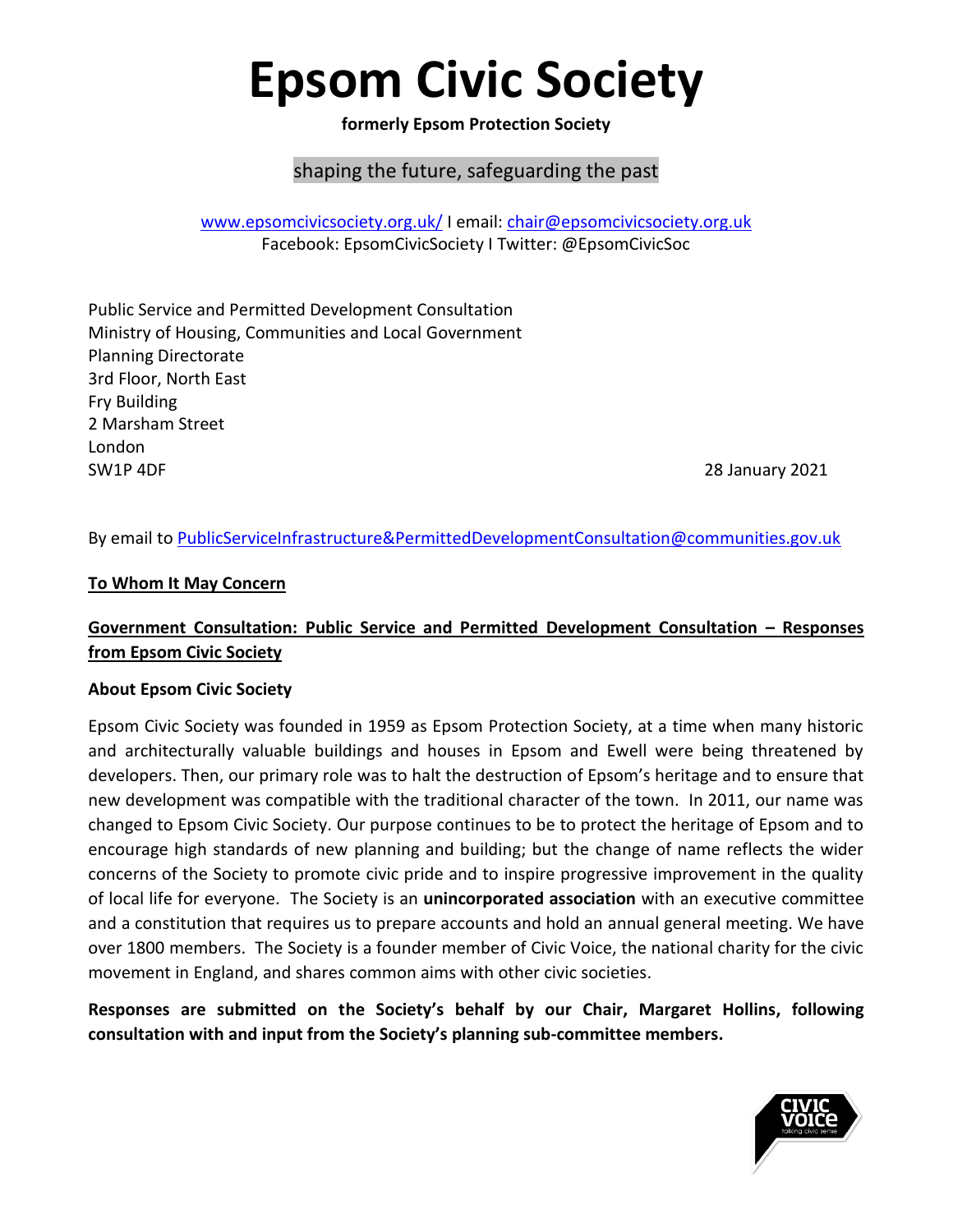#### **Preliminary observations on this consultation**

#### **Overview**

The proposals set out in the **Planning for the Future** consultation document, referred to in this consultation, prompted a wide range of concerns from Epsom Civic Society and others, which questioned both the basis and practicality of the reforms. These have not as yet been responded to by the Government.

It therefore seems **premature to plough on with changes** as set out in this current consultation which are, as with the earlier consultation:

- **thinly researched** in terms of evidence of the nature and cause of problems
- **failing to consider the wider context** in terms of the role of town centres, the lack of resources within local authorities to speed up the planning process, the shortage of funding for public sector building projects
- **excluding local people** from planning approval decisions in their own areas
- **an almost 'Soviet style' centralisation** of control towards national government which does not sit well in terms of either efficiency or effectiveness.

#### **More specifically**

#### **Impact Assessments**

There is a lack of rigorous analysis in the document as it is thinly researched in terms of **evidence** of the nature and cause of problems it seeks to address. None of the proposals has a rigorous, costed impact assessment. Indications that impact assessments will be carried out later in the process (eg prior to secondary legislation) do not help consultees assess the strengths and weaknesses of the proposals being consulted on. **Without impact assessments, why are these proposals being consulted on?** (Qs 6.1, 6,2, 9.1, 9.2, 10.1, 10.2, 18, 19.2 refer.)

#### **Proposed new national permitted development right (PDR): Housing Delivery and Town Centres**

The change of use proposal **does not consider the wider context** in terms of the role of town centres - local planning authorities will not be able to stop the 'hollowing out' of shopping centres as town centre retail properties are converted to residential use in an **unplanned and random way** with developers using 'permitted development rights'. High streets are under pressure – these changes will make it even harder for the remaining shops and hospitality venues in a 'place' to attract the volume of customers needed to be a viable group of businesses. (Qs 1, 3.2,5 refer.)

The 72,687 new homes created in last 5 years (paragraph 10) by conversion of commercial property represents less than 4.85% of the target number of new homes required every 5 years  $(=72,687/1,500,000 \times 100)$ . How many of them were social housing? This is not a major opportunity,

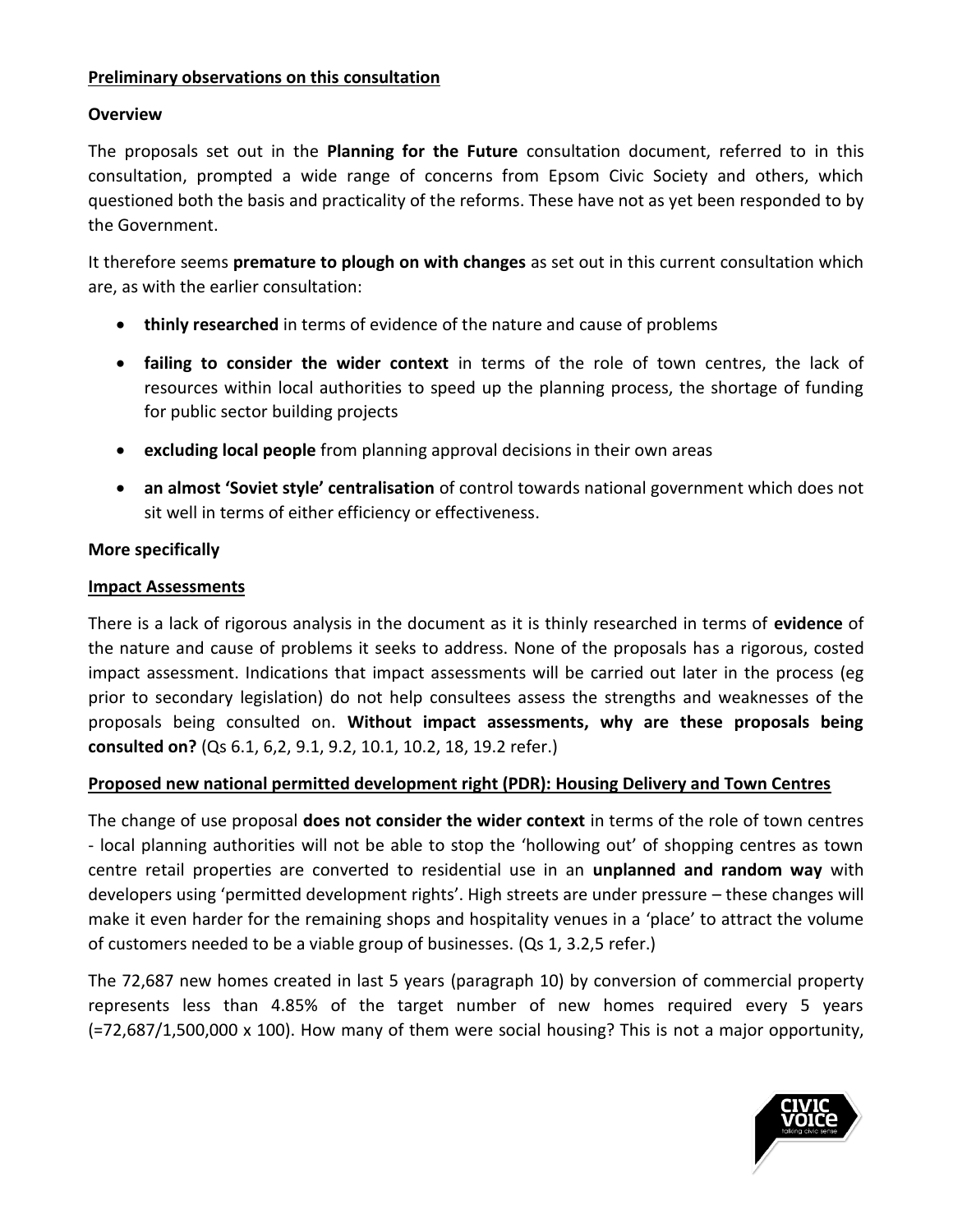and certainly not a reason for eliminating altogether the concept of 'planning for place' to secure a balanced mix in any location of retail, office and residential occupation.

The **logic of the proposal** is that every Class E premise occupied by a failing business (in a high street, town centre or elsewhere) should immediately be converted (at a possibly significant profit to the owner) to residential use, **regardless** of its suitability for purpose, local context, existing local planning policies, zoning, availability of infrastructure required to support residential use (especially outdoor amenity space) or conservation/heritage setting considerations. This **would be rationally considered** as **almost universally undesirable**. Nor is it the case that "sustainable development" can always occur on the sites of Class E premises, especially those in flood risk zones, adjacent to nature reserves or industrial premises**.**

The justification for allowing change of use from commercial, business and service use class to residential use is the main focus of the consultation yet **the proposal hardly attempts to set out its case.** There is no recognition of the role of town centres in providing a focus for retail activity and hospitality industries. While the consultation recognises the challenges such business areas are facing at this current time (in terms of internet shopping and the pandemic), instead of setting out options to support the continued survival or revival of the town centre, it effectively further undermines its future.

Once ground floor shopping centre properties are converted into residential units, there is little prospect of further change of use for a long period. The more residential properties in a town centre there are at street level, the less attractive the centre is to other retailers as there is less critical mass of retail or hospitality activity to draw people in.

Rural villages and towns have long suffered from the disappearance of such outlets (such as bakeries, pubs, post offices, banks) which rarely return - so that they become more isolated, residential only locations. **This careless proposal to undermine the viability of town centres will similarly 'empty out' further shops from shopping centres.**

#### **Speeding up the planning decision process for public sector building projects**

The consultation fails to consider the significance of, and key obstacles to, accelerating the planning timescales, in terms of:

- the delays in relation to planning **compared to other causes of delay** in public building projects
- the **lack of resources within local authorities** to speed up the planning process (given 10 years of austerity, a year of the pandemic, and the future likely adverse consequences of Brexit on public finances)
- the **uncertain availability of funds** for public sector building projects. (Qs 13, 14,17.2).

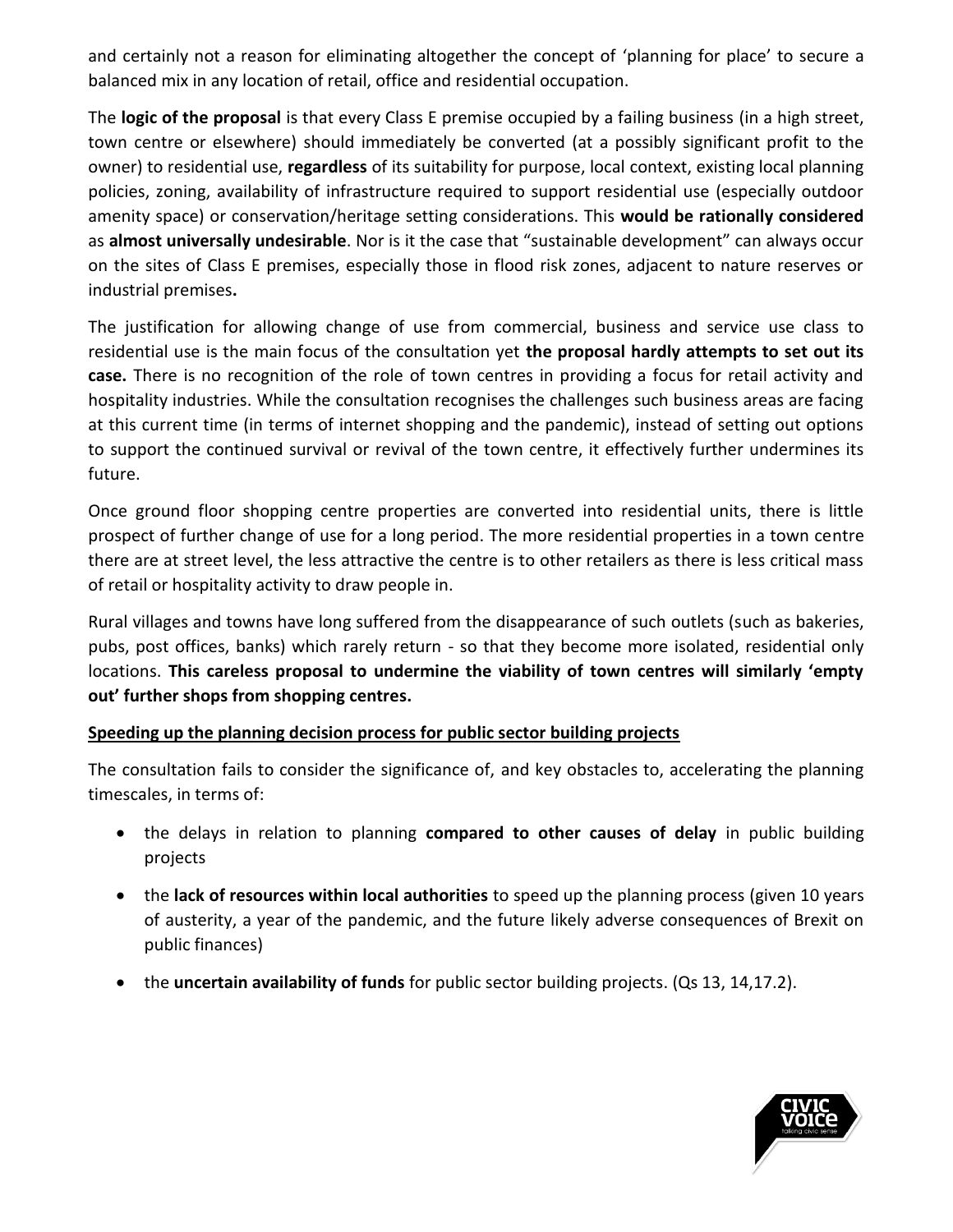#### **Excluding local people and businesses from planning processes**

The proposals exclude local people from planning approval decisions in their own areas by giving both developers and, additionally in this consultation, large public service institutions the ability, through permitted development rights, to both expand and undertake new build with little to no reference to the impact on others in their locale (paragraph 43, Q8).

#### **Central government surveillance of local planning functions**

There is a consistent theme running through the Ministry's thinking that planning should mainly be done at national level, rather than as originally conceived through Local Planning Authorities. As a general principle of business management, decisions should always be taken as close to the customer as possible: by extension, in a democracy, decisions should be made as close to the local populace/electors as possible, the principle claimed by the EU as subsidiarity, **however little the** EU observes it in practice. **Epsom Civic Society believes absolutely in local democracy** and is **dismayed by the extent to which the present government is undermining this principle.**

Creeping 'Soviet style' centralisation of control by national government (Q15) (eg notifying the Secretary of State when a valid planning application is first submitted to a local authority) does not sit well in terms of either efficiency or effectiveness (nor the liberal democratic tradition of this country).

Equally, the Conservative party claims to believe in less government not more, leaving more of the decision-making, money and expenditure control to individuals and local government. But behaviour in the last decade has shown it to be more interested in central control and ever more interference from Whitehall in local affairs. Please can we get back to reducing the size of the statute book, reducing Whitehall expenditure, and increasing responsibilities and control to local government bodies?

The Society's responses to specific questions start on the next page.

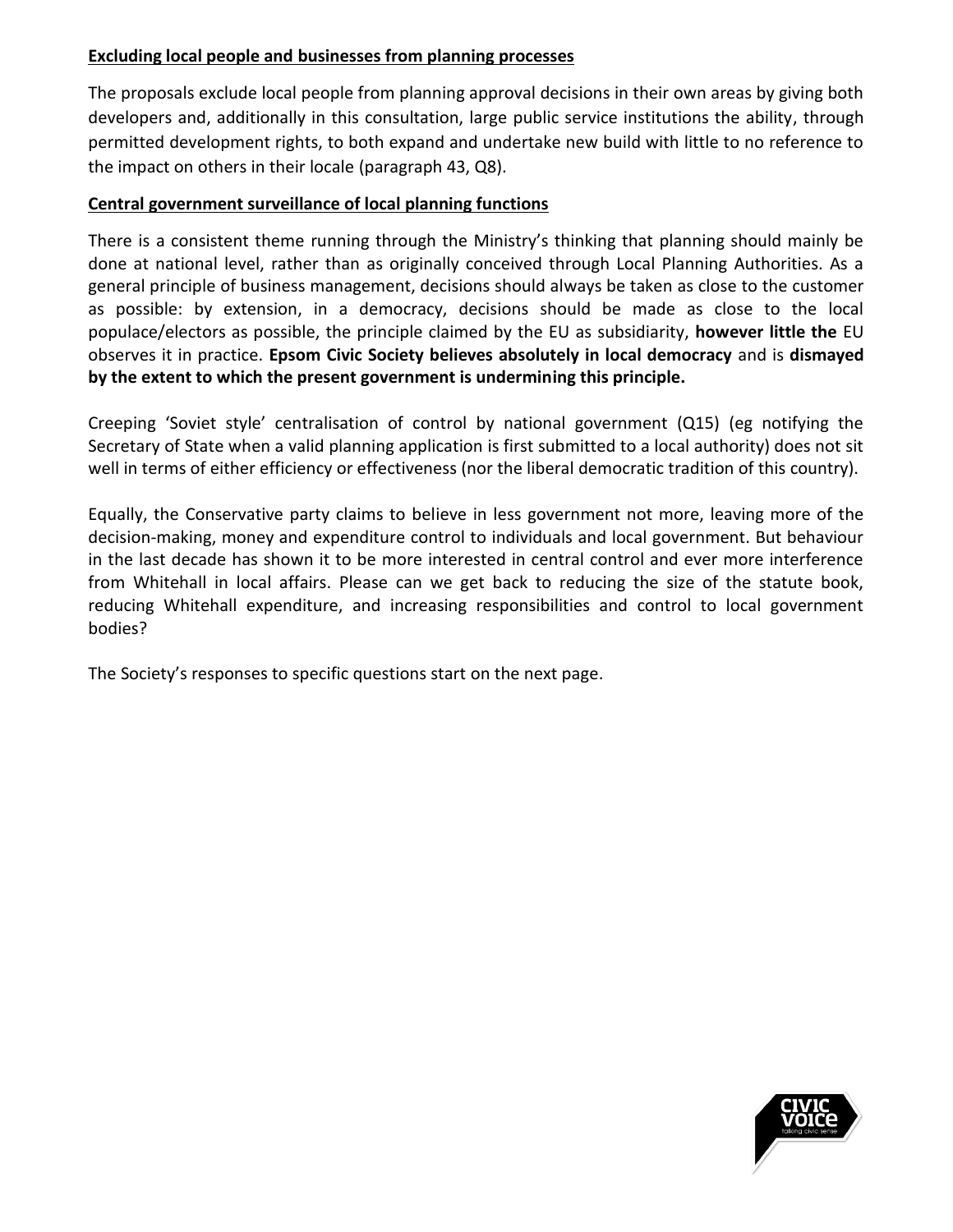# **Supporting housing delivery through a new national permitted development right for the change of use from the Commercial, Business and Service use class to residential**

**Q1 Do you agree that there should be no size limit on the buildings that could benefit from the new permitted development right to change use from Commercial, Business and Service (Class E) to residential (C3)?** 

**Response:** We do not agree with the premise of this question, since it implies that the proposed new permitted development right (PDR) Class E to C3 is a good thing. We disagree. **We believe this PDR is wrong in principle and undermines completely the role of the LPA in place development**. See also our response to Q5. **If,** however, the right were to be adopted, then there must be a size limit. **If** it were created, it should apply only to premises that would create 9 or fewer new homes.

| Agree      |  |
|------------|--|
| Disagree   |  |
| Don't know |  |

#### Please give your reasons:

The consultation **does not ask** whether consultees agree with the proposal to change of use from commercial etc to residential without requiring planning permission. This is an odd omission as this is the **core change** being proposed. **This consultee opposes the core change** as it will: undermine the viability of town centres by diminishing the concentration of shopping centres; give shoppers from surrounding areas fewer reasons to visit town centres; create a knock-on effect of making the town centre less attractive to other retailers as well as reducing the sites available for retail or hospitality use.

Those **local authorities** that have, through their planning activities, carefully curated town centres over many years to encourage independent, locally based retailers **will find their work on behalf of local communities undermined**. The proposal looks carelessly thought out and presented in an offhand way.

**In relation to the Q1 proposal** to put no limit on building size that could be subject to the new permitted development right, again this proposal seems careless in the extreme. **One of the key lessons of the pandemic is that access for residents to external green space and adequate internal space is vital**. Allowing conversion of office blocks, of any size, into residential units without consideration of issues required by the planning application process therefore risks ignoring a key lesson of the pandemic.

Similarly, the lessons from the Grenfell tower fire indicate **a more safety-first approach should dominate thinking when looking at occupation of tall buildings**. A 'no size limit' on change of use from commercial etc to residential sends out the wrong message to developers that such lessons do not need to be learnt - whereas everything we hear from the Grenfell inquiry indicates the opposite is true ie that there are many major lessons to be learnt.

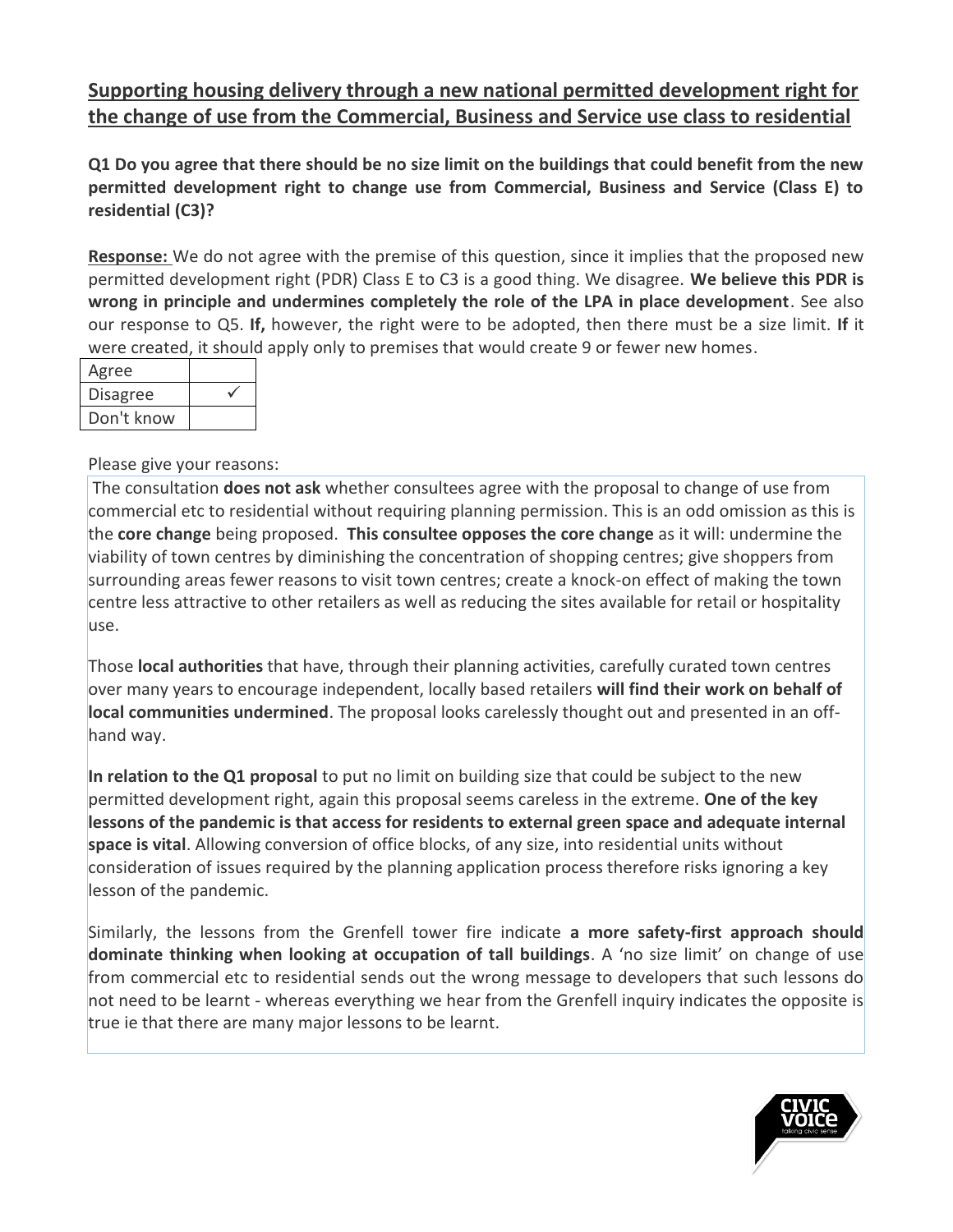It is not clear from the consultation document as to how a 'prior approval' process would compare to the planning applications process and whether it would enable local people to register their views on change of use in the same way – and that these views would carry equal weight to what they do now.

## **Q2.1 Do you agree that the right should not apply in areas of outstanding natural beauty, the Broads, National Parks, areas specified by the Secretary of State for the purposes of section 41(3) of the Wildlife and Countryside Act 1981, and World Heritage Sites?**

**Response:** Yes, agree.

| Agree           |  |
|-----------------|--|
| <b>Disagree</b> |  |
| Don't know      |  |

Please give your reasons:

Yes: clearly, we need to conserve such areas and protect them from unmanaged and inappropriate development which would otherwise be allowed under the right.

#### **Q2.2 Do you agree that the right should apply in conservation areas?**

**Response:** No, disagree.

| Agree      |  |
|------------|--|
| Disagree   |  |
| Don't know |  |

#### Please give your reasons:

No: **Conservation Areas need protection from unmanaged and inappropriate development** so the right should not apply in these areas. Unless there is due consideration of local planning policies and other material planning considerations and controls, **Conservation Area designations and protections risk being undermined by the right**, and likewise heritage assets such as Listed Buildings that are frequently located in Conservation Areas. Proposals (paragraphs 18 and 19) that the right will *not* apply to Listed Buildings but *will* apply in Conservation Areas, fail to acknowledge that CAs frequently host Listed Buildings whose integrity and settings could consequently be compromised by exercise of the right. Properties "situated within or adjacent to a Conservation Area" should stay exempted from the right.

**Conservation Areas**, even in town centres, **are vital tools of place development** and exist to prevent developments inappropriate by virtue of both use class and architecture. Allowing such conversions in town centres where off-street parking cannot adequately be provided renders any converted homes less practical and desirable to prospective occupiers. The quantity of homes likely to be generated in town centre CAs is so small as to be not worth the risk of loss of retail and employment space in town

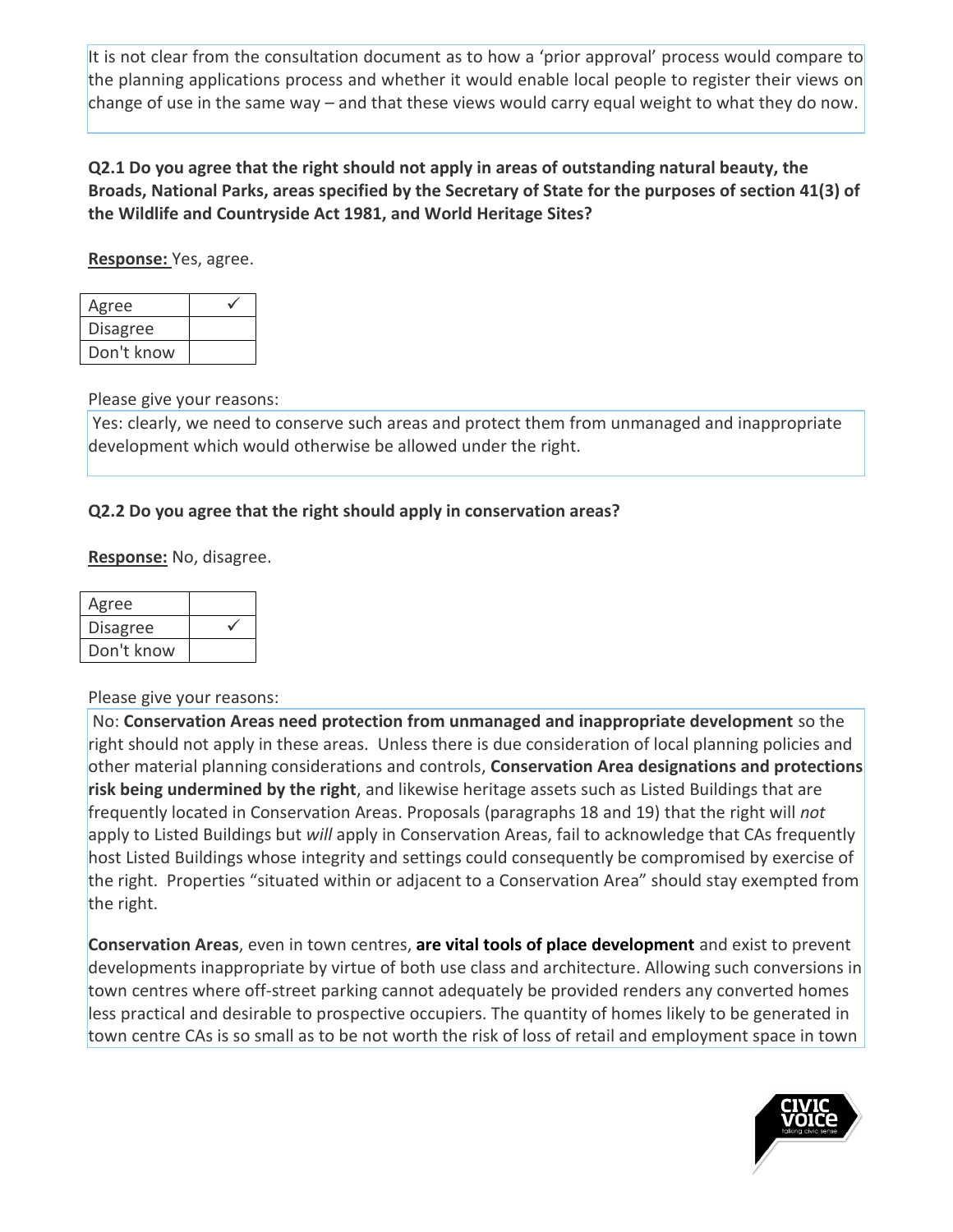centres. Outside town centres, the risk of loss of amenity to surrounding residents through inappropriate developments is just as great.

## More widely **areas should not be subject to developments that override local planning controls and community wishes**.

The first sentence of paragraph 18 of the consultation document states, *'In certain areas it may be appropriate to allow for individual local consideration of such development.'* This sentence reveals a remarkably authoritarian and centralising mindset of behalf of government. Surely **the default should be for decisions to be led by local considerations** rather than only exceptional cases to merit local input.

## **Q2.3 Do you agree that, in conservation areas only, the right should allow for prior approval of the impact of the loss of ground floor use to residential?**

**Response:** Once again (see response to Q1) **we do not agree with the premise of this question** and predicated on our response to Q2.2 above where we do not agree that the right should apply in Conservation Areas, we do **not** want this right to be exercised in conservation areas **at all**. **If** the right were to apply in Conservation Areas, then we would support the requirement for prior approval **as a minimum. Hence our agreement is qualified significantly.**

Please give your reasons:

This mitigating action, ie the prior approval procedure, would still be a **second best** to just applying the usual planning application processes, that would seek to ensure, eg the retention of active frontages.

## **Q3.1 Do you agree that in managing the impact of the proposal, the matters set out in paragraph 21 of the consultation document should be considered in a prior approval?**

**Response:** The list of matters in paragraph 21 that should be taken into account appear to be the **bare minimum** that should be considered in **all** cases. These matters are important but the prior approval process takes **too narrow a view** of how to assess a scheme and is in our opinion a **poor and redundant substitute** for the current planning application process.

#### Please give your reasons:

**All the matters in paragraph 21 can and should be considered properly via a planning application under the current arrangements.**

**Prior approval:**

- creates an **unnecessary second mechanism and process** for the LPA planners to have to operate
- **encourages sub-optimal conversions** because of its limited assessment criteria regarding

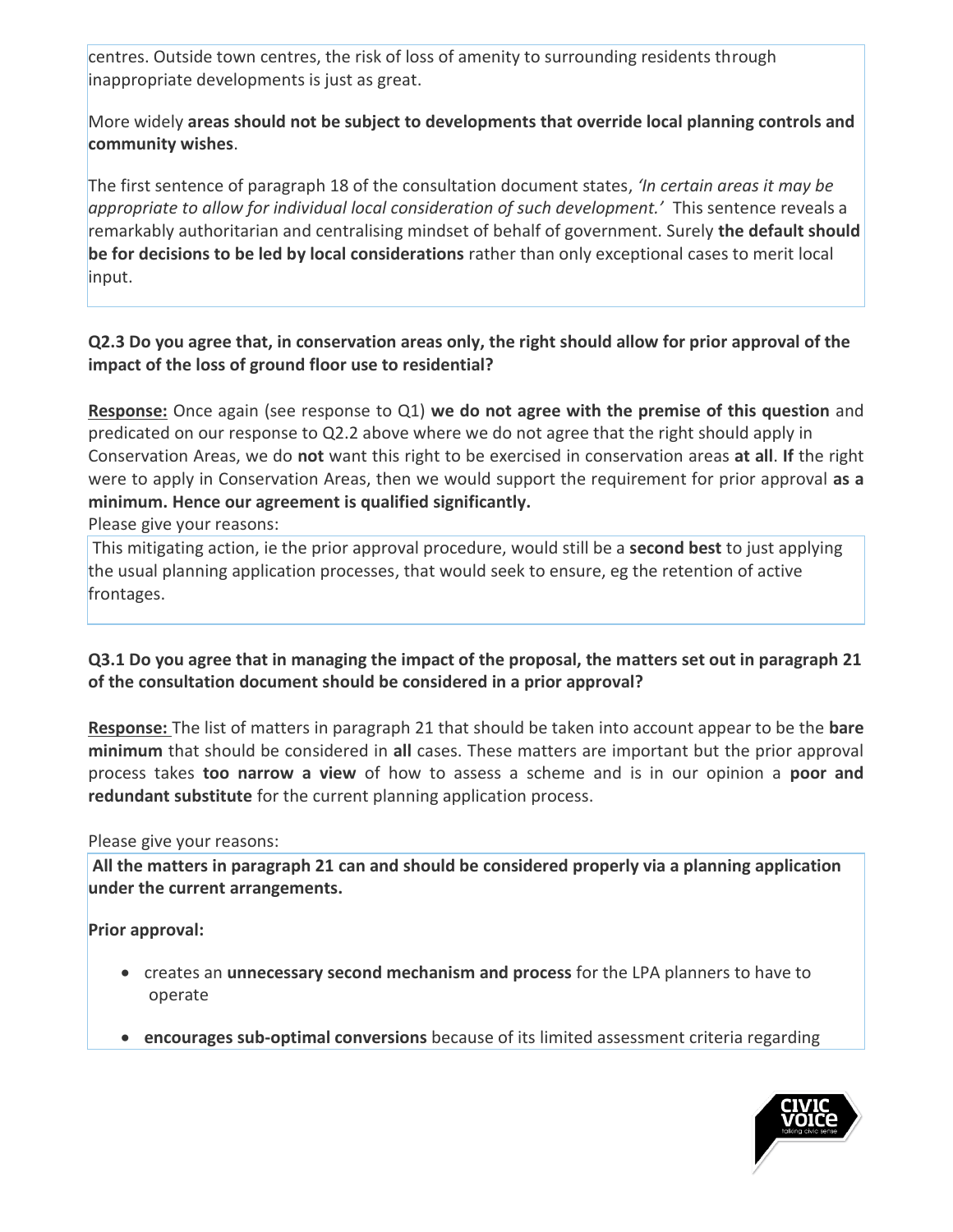delivery of **good quality** housing (see also responses to Q3.2)

- fails to **fully** consider the **suitability of the existing building for residential** purposes (see also responses to Q3.2)
- carries an extremely high risk of an **unsuitable end product** with 'cutting corners'
- requires planners to have a wider skills and knowledge base, eg in civil engineering, to assess suitability for purpose
- fails to acknowledge necessary building checks, eg for asbestos, deployment of sustainable materials / sustainable energy systems.

Our concerns are supported by the **Government's own commissioned report, 'Research into the quality standard of homes delivered through change of use permitted development rights'** (2020) regarding the previous extension of development rights permitting office to residential conversions which **concluded that permitted development rights create 'worse quality residential environments'**. The current proposal **risks proliferation of 'worse quality residential environments'**  by creating a new permitted development right. The **matters listed** in the prior approval process are **inadequate as a comprehensive quality assurance mechanism**.

Far better to have **no prior approvals** but let the LPA's create local plans with local rules and then operate them through planning applications. The limited list of prior approval matters will not necessarily secure a high-quality residential environment for the occupants or create the vibrant, diverse, and planned centres communities want.

Most of the planning problems currently affecting our **local** planning authority stem from constraints and policies imposed by the Ministry itself via the NPPF and the Standard Methodology. **Most of the housing shortage problems locally stem from two factors**: first, the lack of available building land due to Green Belt and other constraints and the fact that the available urban environment is 95% built out already; and secondly the acute shortage of social housing and funding to provide it in the face of competition from the private sector wanting to build spacious accommodation for sale at maximum profit or other accommodation where they claim any contribution to affordable housing is financially unviable.

Consequently, **the utility of these proposals locally to support good placemaking and meaningful housing delivery is extremely limited.**

## **Q3.2 Are there any other planning matters that should be considered?**

**Response:** Yes.

| Yes        |  |
|------------|--|
| No         |  |
| Don't know |  |

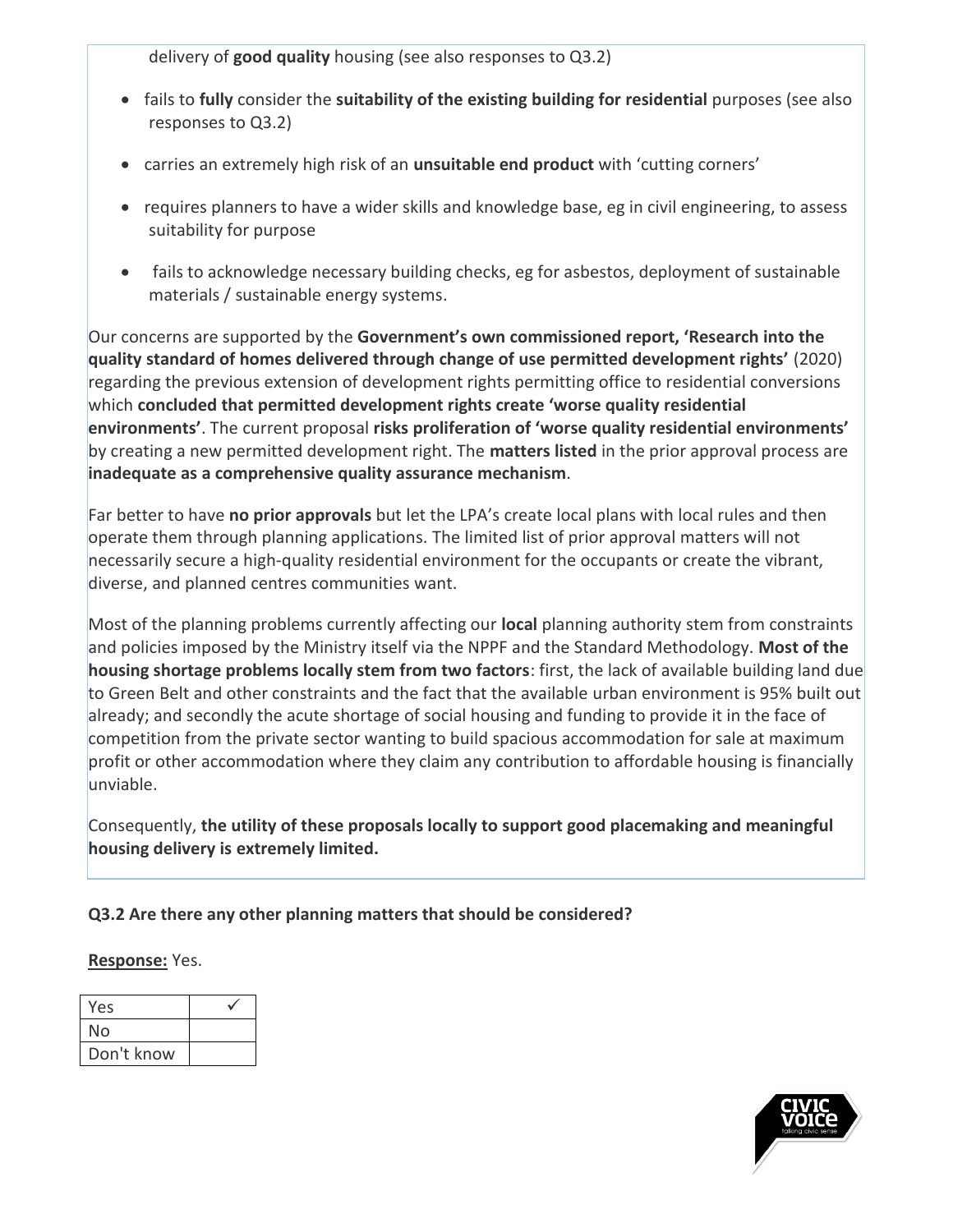Please specify:

- Design, appearance, and materials
- Impact of the loss of ground floor use and 'active frontage' to residential
- Accessibility and adaptability Lifetime Homes HAPPI Principles
- Quality and safety of base building
- Energy efficiency Future Homes Standard
- Compatibility with Net Zero targets
- Air quality
- Impact on heritage assets
- Supporting town centres. This is vital: changing commercial, business and service use to residential use should take account of the likely medium to longer term impact on town centres' viability. Converting retail and hospitality venues to residential uses in town centres eventually diminishes the critical mass of shops and venues that people will come to visit, and this drives down the trading opportunities for the remaining 'people facing' businesses – leading to increased bankruptcies and economic decline. [There is a parallel with the consequences of not replacing council house stock sold to tenants with new social housing: eventually the numbers of homeless people increase.]
- Delivering sustainable communities and supporting '15-minute neighbourhoods' with access to a range of facilities, goods and services, parks and open spaces for all ages and abilities. This consideration must be taken into account in supporting delivery of the Sustainable Development Goals through the planning system.

**Q4.1 Do you agree that the proposed new permitted development right to change use from Commercial, Business and Service (Class E) to residential (C3) should attract a fee per dwellinghouse?** 

**Response:** Don't know.

| Agree           |  |
|-----------------|--|
| <b>Disagree</b> |  |
| Don't know      |  |

Please give your reasons:

Does the current fee per dwelling house for prior approval incentivise developers to provide

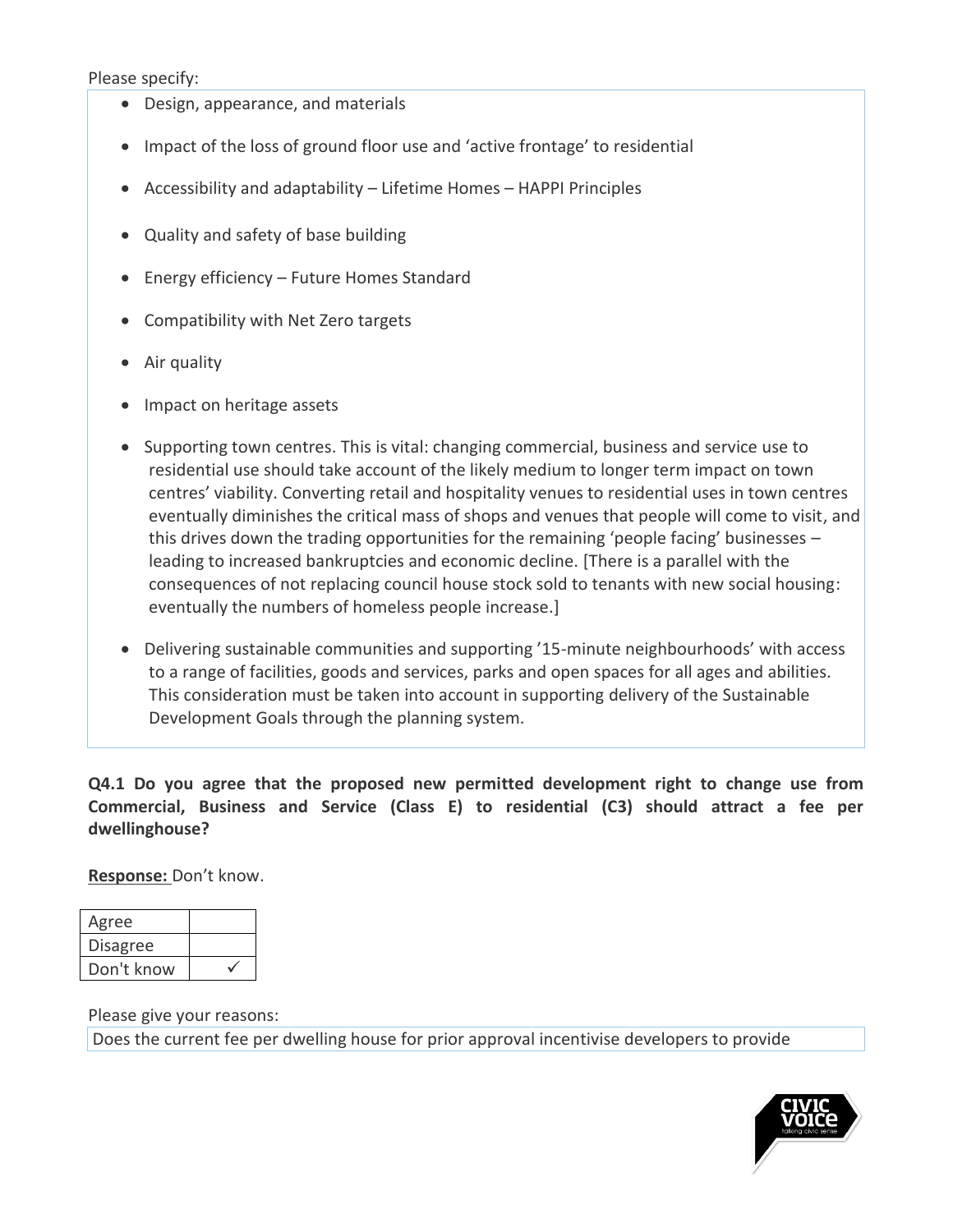proposals to planners that cover all necessary information and result in residential units that meet residents' reasonable expectations? If not, what fee would be sufficient? This proposal fails to adequately explain the rationale behind the fee and does not explain what costs it is intended to cover.

The proposal to cap the fee at the cost of the fee for 50 properties provides a small but unhelpful incentive for the developer to cram more units into a development, reducing the quality of the accommodation for prospective residents.

#### **Q4.2 If you agree there should be a fee per dwelling house, should this be set at £96 per dwellinghouse?**

**Response:** Don't know.

| Yes        |  |
|------------|--|
| Nο         |  |
| Don't know |  |

Please give your reasons:

Does the current fee per dwelling house for prior approval incentivise developers to provide proposals to planners that cover all necessary information and result in residential units that meet residents' reasonable expectations? If not, what fee would be sufficient? This proposal fails to adequately explain the rationale behind the fee and does not explain what costs it is intended to cover.

The proposal to cap the fee at the cost of the fee for 50 properties provides a small but unhelpful incentive for the developer to cram more units into a development, reducing the quality of the accommodation for prospective residents.

#### **Q5 Do you have any other comments on the proposed right for the change of use from Commercial, Business and Service use class to residential?**

**Response:** Yes.

| Yes |  |
|-----|--|
| No  |  |

Please specify:

In summary, the proposal for change of use from commercial, business and service to residential

• is **premature** given major concerns with Planning for the Future proposals have not been addressed

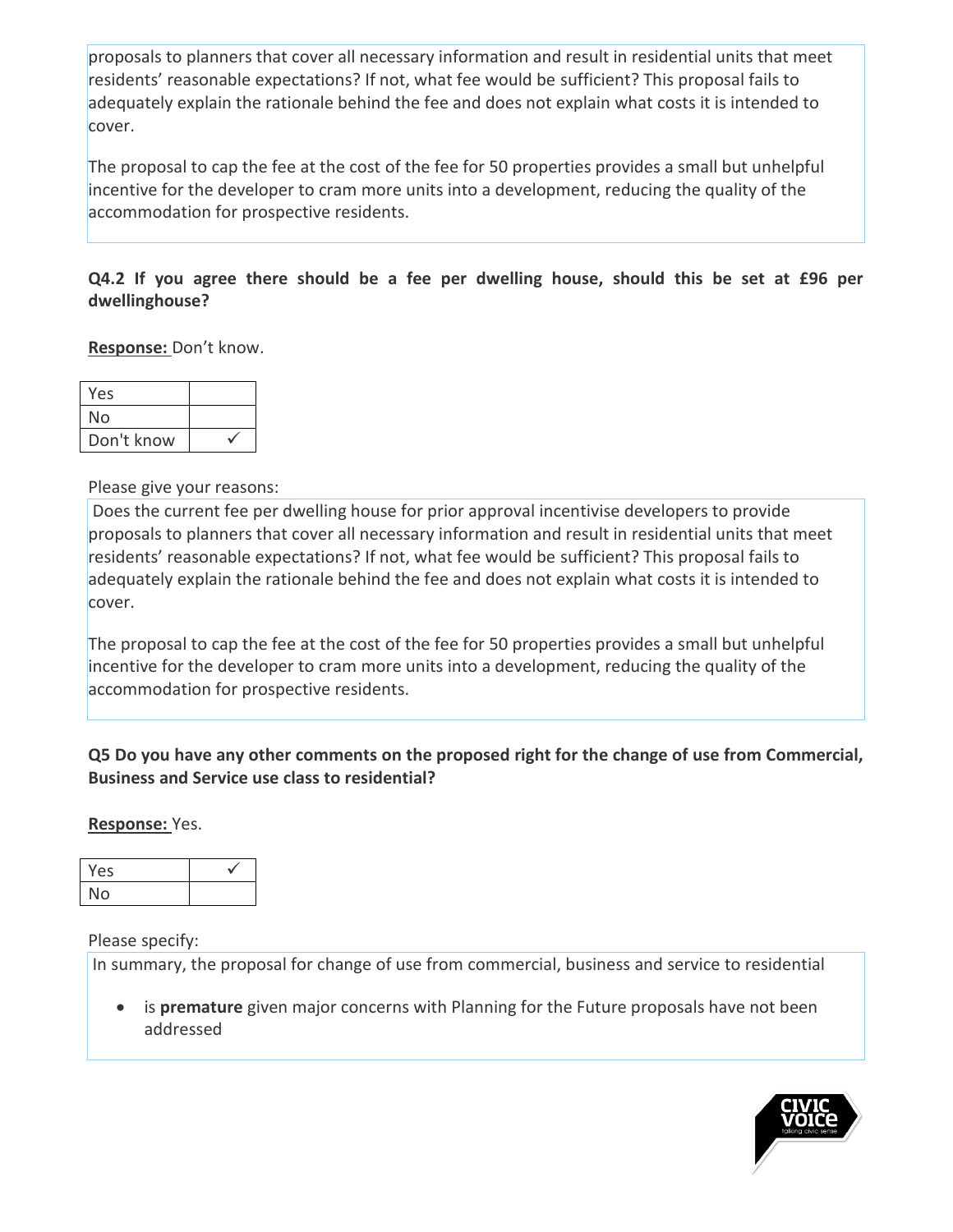- is **thinly justified**, lacking robust evidence and argumentation
- **fails to consider likely negative medium to longer term impacts on town centres** from the loss of ground floor retail and hospitality venues to residential use
- **fails to consider the lessons from the pandemic and Grenfell** in terms of proposing **no limits** on building size
- **fails to protect conservation areas adequately** from the new proposed right to change of use
- **fails to explain how a process of prior approval provides sufficient protection for local interests** and whether prior approval provides local people with opportunities to be involved in planning decisions that matches their current access
- **fails to take account of the loss of external aesthetics and building legibility, hence incompatible with the findings of the Building Better Building Beautiful Report** (January 2020)
- **does not adequately explain the rationale for fees** for the new permitted development rights
- **does not give consultees an opportunity to challenge the main proposal in the logical sequence of the consultation document** ie consultee views on change of use from commercial etc to residential should be question 1 instead of only a proportion of consultees picking this point up as part of a catch all 'any other comments' here in question 5.
- **is at variance with, and potentially undermines, other policy initiatives**, eg Business Investment Districts, promoting vibrant and viable town centres, delivering well-designed, sustainable places
- **is at variance with the aims of new Class E** (1/9/2020) which needs time to bed-in.

**Epsom Civic Society objects to the proposal in principle. Good placemaking is not exclusively about housing: communities need more than housing to thrive.**

**Q6.1 Do you think that the proposed right for the change of use from the Commercial, Business and Service use class to residential could impact on businesses, communities, or local planning authorities?** 

**Response:** 'Lost for words' at this question, but **'yes'**. Please see below.

#### If so, please give your reasons:

The consultation document mentions, repeatedly, that the government has a responsibility to have regard to the potential impact of any proposal on the Public Sector Equality Duty. It does not, however, provide any meaningful assessment of the potential impact in each case and, instead, only

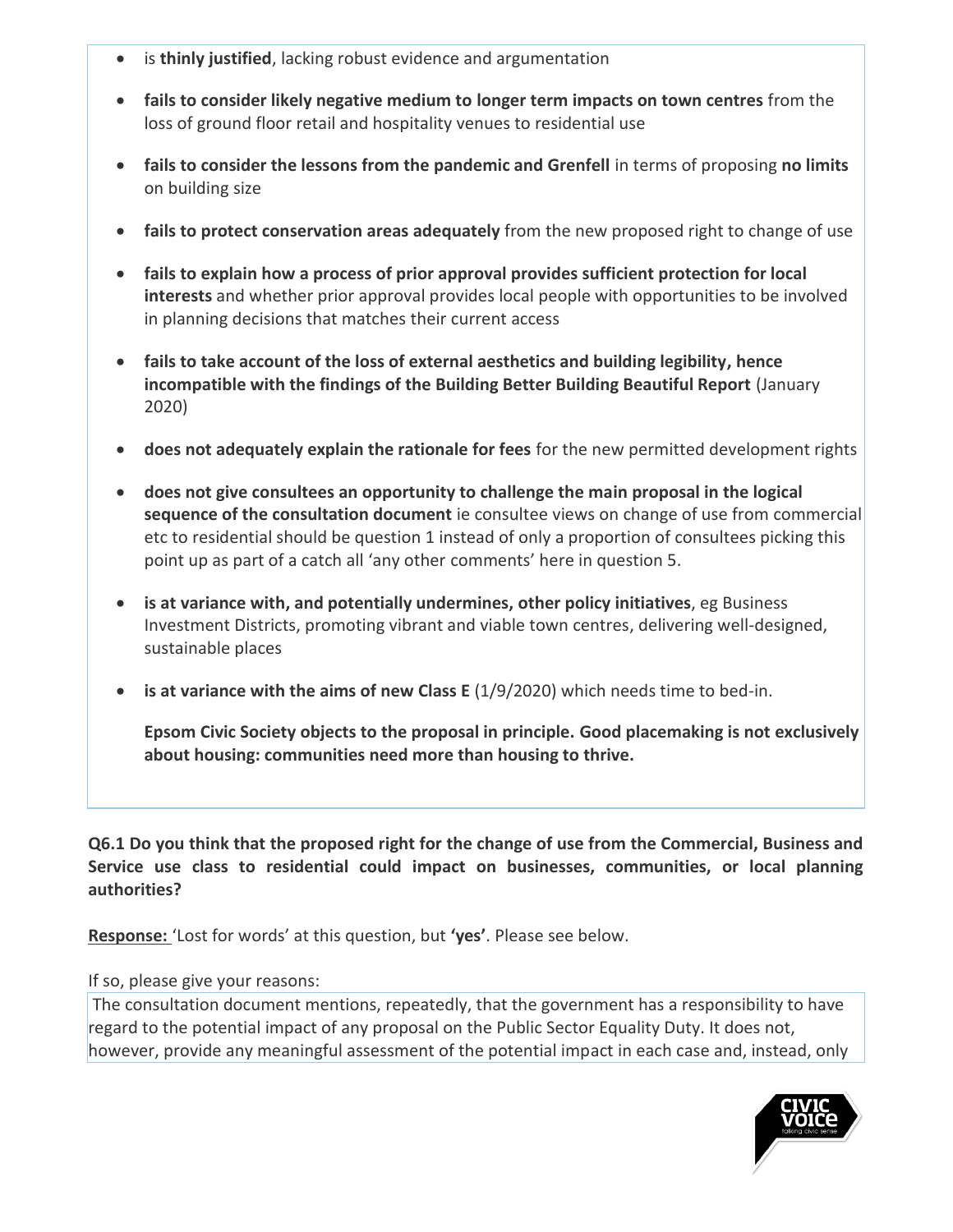seeks consultees' views on whether there are any impacts.

This **failure to provide evidence-based impact assessments, that consultees can effectively respond to, means that the usefulness of the consultation is significantly undermined. If the government does not have the resources required to carry out impact assessments, then it should not be putting forward proposals for change until it can support those proposals with robust, data based and wellresearched impact assessments.**

As stated in response to questions above – in particular questions 1 and 5 **– the proposals are likely to have negative effects on businesses in town centres** as increased numbers of ground floor residential properties will limit the space available for retail and hospitality outlets and reduce footfall in town centres thereby diminishing the viability of the town centre businesses overall. Fewer businesses and a more moribund town centre will have a **negative effect on community cohesion** with more isolation for individuals. **Local planning authorities' strategic and operational role** in helping to create and support vibrant town centres **will be undermined** by the proposed right.

The over-simplification and lack of supporting data and argumentation in the consultation document gives the impression that few, if any, current local authority planning officers input to the consultation process. This lack of real-world understanding is reflected in the **lack of rigour in the proposals put forward.**

**Q6.2 Do you think that the proposed right for the change of use from the Commercial, Business and Service use class to residential could give rise to any impacts on people who share a protected characteristic?** 

#### **Response:** Yes.

| Yes        |  |
|------------|--|
| Nο         |  |
| Don't know |  |

#### If so, please give your reasons:

It is worth stating clearly that **the absence** in the consultation document **of any analysis of the impact of the proposals on groups with protected characteristics is a major omission** and reflects poorly on the seriousness of the consultation process itself.

Paragraph 21 lists matters for local consideration through prior approval. Disappointingly it does not make any reference to people with protected characteristics. This is a good illustration of the **offhand and cursory nature of the consultation** in terms of taking its responsibilities for assessing the impact of its proposals on people with protected characteristics seriously. See also our responses to Qs 3.1,  $3.2, 6.1.$ 

**It is suggested that before any further steps are taken in this consultation process that the** 

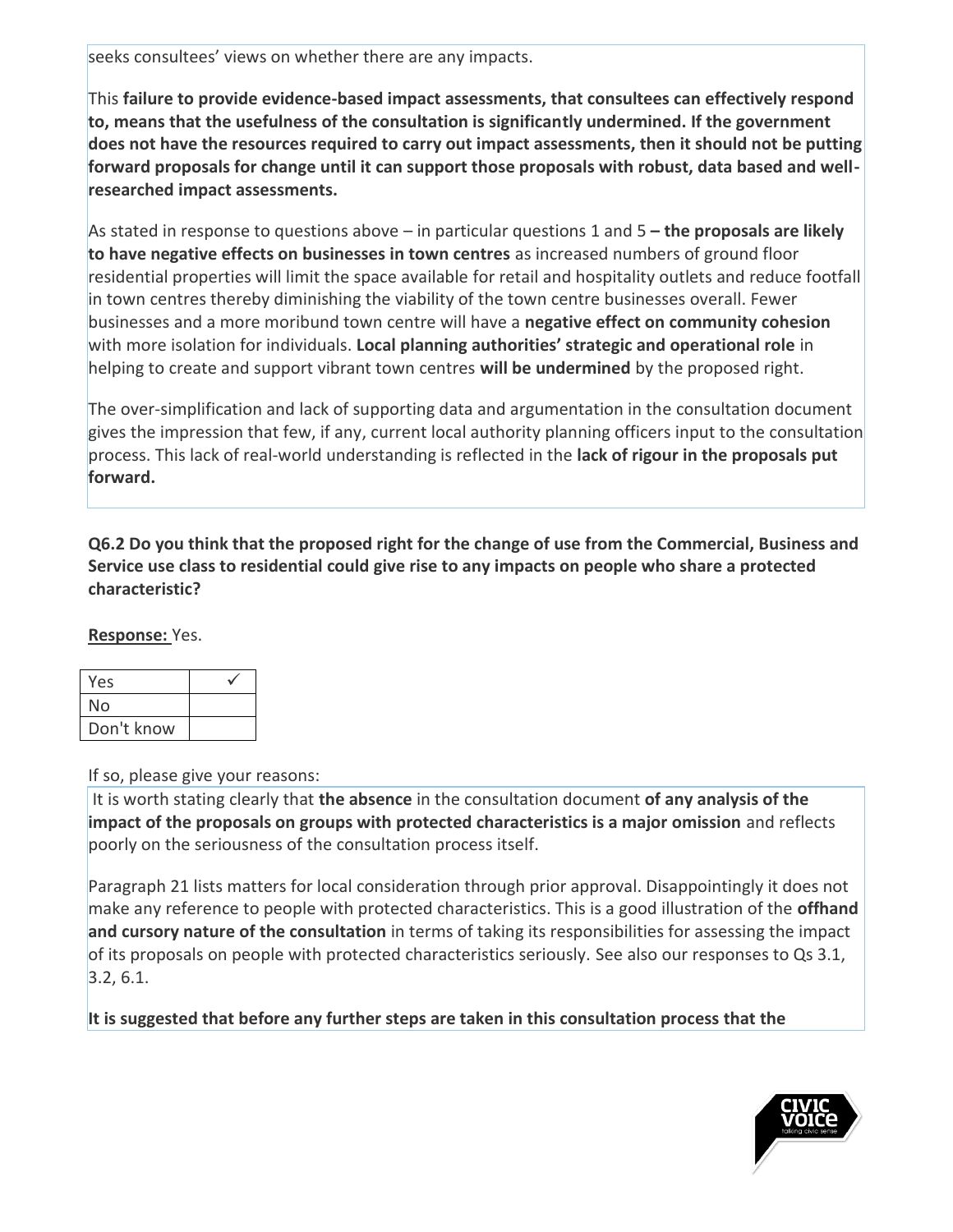#### **government:**

- **engages with relevant protected characteristics, individuals, and representative groups**
- **undertakes fully costed and sourced analyses of the impacts of the proposals** on people in these groups
- **publishes these impact assessments** with a commentary on the consequences for the initial set of proposals.

#### **Concluding comments on this section of the consultation: build council houses / social housing**

Examination of actual housebuilding in England over the last 70 years shows quite conclusively that the **failure to meet most demand is in the provision of council houses**, ie social housing built and rented with a state subsidy. The shortage of such property, initially in council housing and more recently in Housing Association housing, stems from the "Right to Buy" provisions that benefit the sitting tenants to the detriment of those subsequently in need of subsidised accommodation.

It is also probably the case that the shortage of skilled building labour and building materials is being **exacerbated by the existing permitted development rights** regarding extensions, porches, loft extensions etc. Locally more building activity is being dedicated to such developments than building new homes. However desirable it may be to improve the existing housing stock for the benefit of its owners, all such activity detracts from the capacity to create new homes. This is just an example of the unintended consequences of Government policy over the last decade.

A much **better way of resolving the shortage of new homes** would be to address housing provision where the need is greatest, ie social housing. This can be achieved through policy allowing LPAs to give priority on all available sites to social housing and providing them with (a) a quick mechanism to requisition any suitable available brownfield site at current use value and (b) authority and funds (on loan terms or grant) to commission the building thereon of social housing of a type most appropriate to local needs.

This would have the **additional benefit of reducing substantially the current cost of temporary accommodation provision** and ensure that more of our overall house-building activity would meet a social need rather than create profit for the private property owner or developer.

In areas of housing shortage other than for social housing, lack of supply merely increases prices until supply equals demand. For those who can afford the price rises, this is an irritant (and merely reduces available spend on other goods and services). For those needing social housing, the price of new houses to buy at market price is irrelevant. Their only choice at present is to suffer in temporary accommodation (at considerable cost to the taxpayer) or move to a location where property prices are much lower and, probably, employment opportunities are scarcer.

Responses continue on the next page.

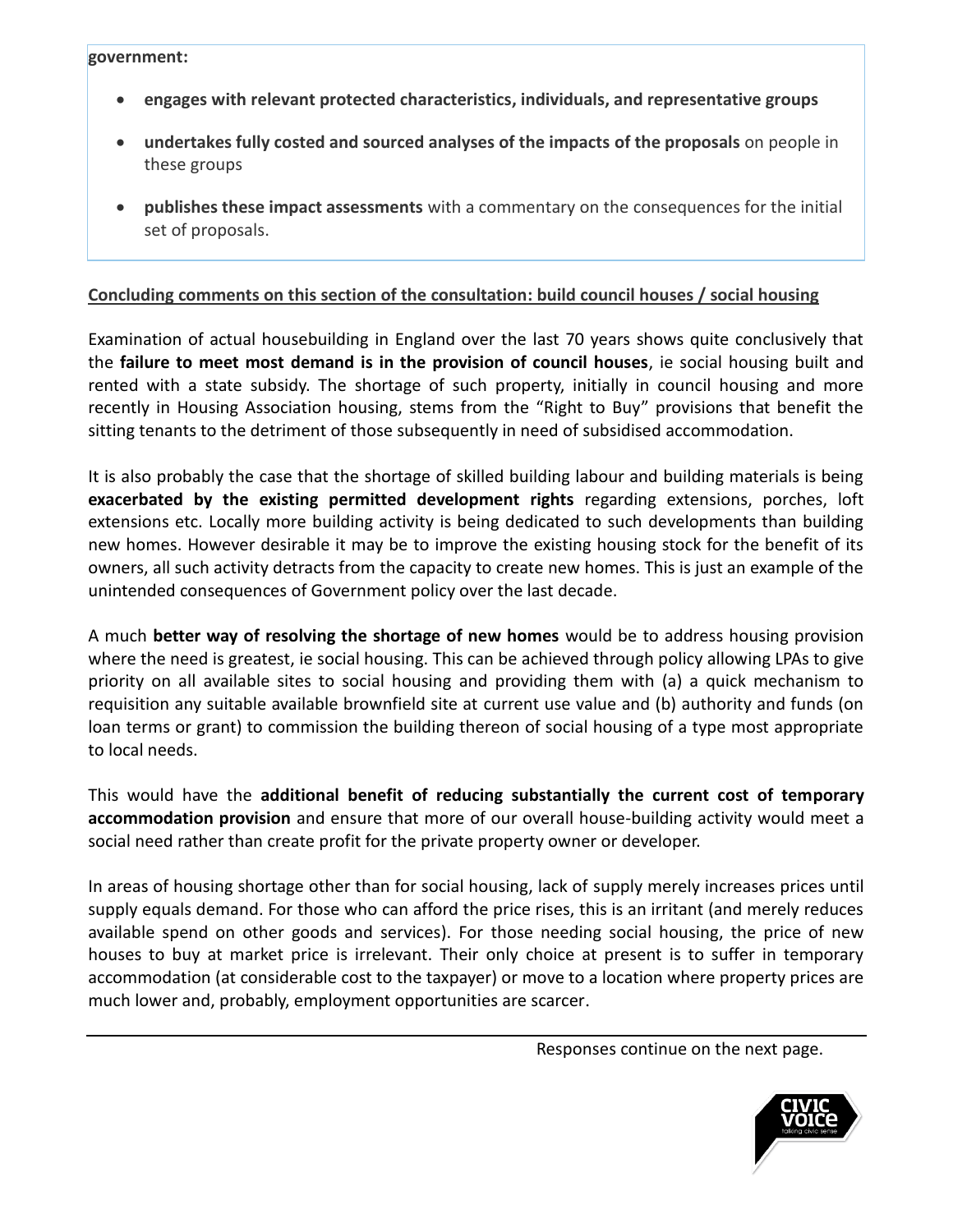# **Supporting public service infrastructure through the planning system**

#### **Preliminary: source and data gaps on delay – questions and observations**

- Where is the cross public sector data that demonstrates that, per paragraph 31: *'…one of the key issues is securing planning permission for new hospitals, schools, further education colleges and prisons which can often take significant time leading to project delays and cost increases.'* ?
- Paragraph 42 refers to Ministry of Justice data re **prisons** but gives no source report and gives no data source for its overall assertion re delays for substantive public service developments.
- How do any delays in planning compare to **overall project timescales** and **other causes of delays** eg time to secure funding sources, effects of policy changes, time taken to make political choices between different site options? if the planning delay relative to these and other factors is comparatively small, then the impact of squeezing the time available for planning decisions will be limited.
- Adding process complexity to reduce planning time by 3 weeks out of a typical project lifecycle of 24-30 months requires justification. If it currently takes 8 months instead of 3 months on average, why is this? If it is due to the applicant having failed to provide at the outset much of the information needed for a formal planning assessment, perhaps the relevant Ministries should look at their procurement processes for getting planning permission in the first instance.
- As in housing, this looks like a **failure to complete root cause analysis as to what the real problem is.**

**Q7.1 Do you agree that the right for schools, colleges and universities, and hospitals be amended to allow for development which is not greater than 25% of the footprint, or up to 250 square metres of the current buildings on the site at the time the legislation is brought into force, whichever is the larger?** 

**Response:** No, disagree.

| Agree           |  |
|-----------------|--|
| <b>Disagree</b> |  |
| Don't know      |  |

#### Please give your reasons:

No – this blanket rule, applied irrespective of local circumstances, will lead to large public sector sites, that may already be out of scale with surrounding local communities and buildings, becoming even larger - as the greater of 25% of existing site or 250 square metres can mean developments much larger than 250 square metres – with **little or no opportunity for local residents to have their views** 

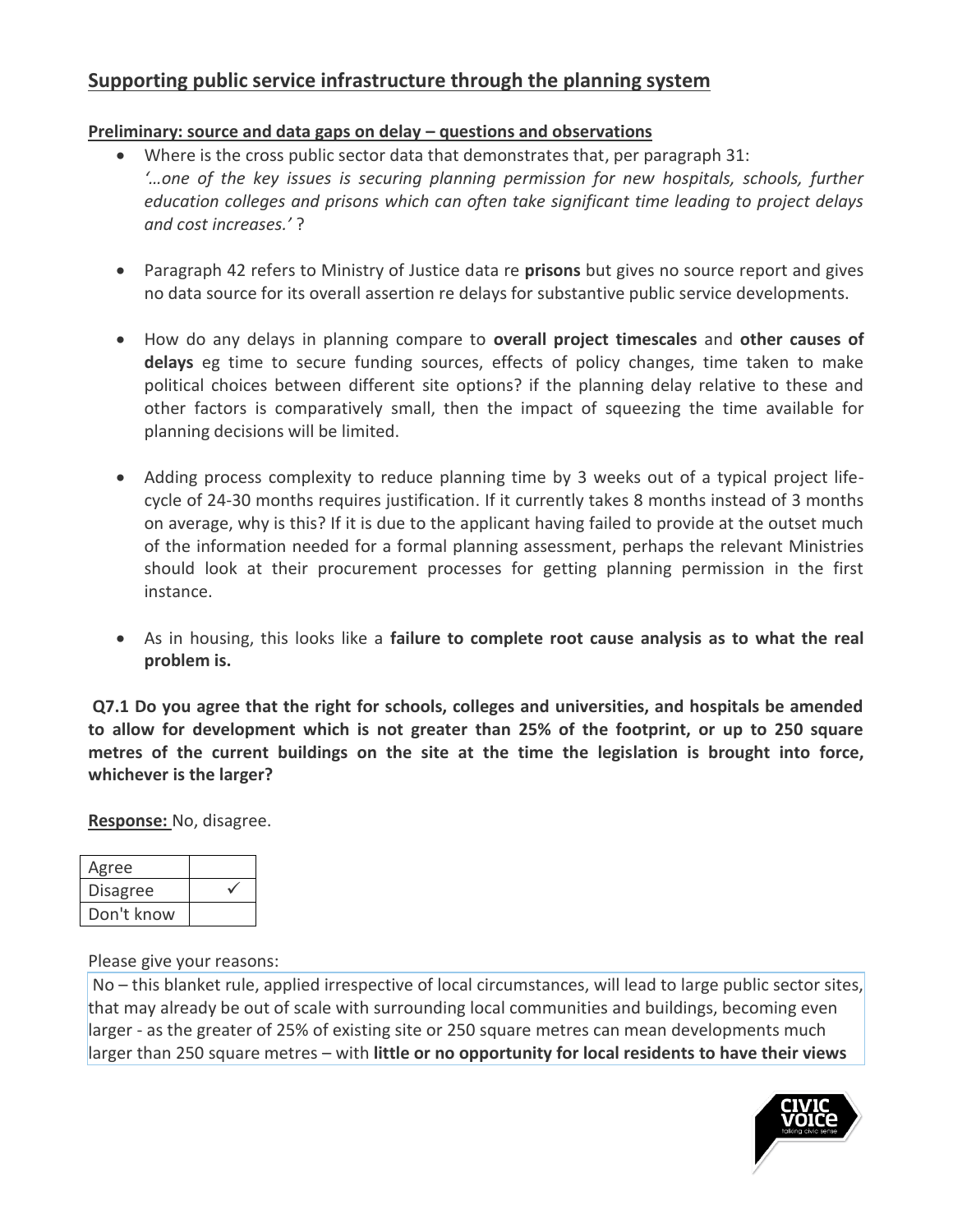**heard** and **no meaningful control over the external appearance of buildings**.

**Q7.2 Do you agree that the right be amended to allow the height limit to be raised from 5 metres to 6?**

**Response:** No, disagree.

| Agree           |  |
|-----------------|--|
| <b>Disagree</b> |  |

Please give your reasons:

No – once again, there is a consultation assumption that local involvement in decision making is wrong and that centralised rule making should trump local views. **The default should be for buildings to be on a human scale and not be overbearing on the surrounding communities.** Limits on building heights are a good example of this. Height limits **should be kept to 5 metres for both safety** considerations (bearing in mind lessons from the Grenfell Tower fire) **and aesthetic reasons** such as to match the local vernacular.

#### **Q7.3 Is there any evidence to support an increase above 6 metres?**

#### **Response:** No.

| Yes        |  |
|------------|--|
| No         |  |
| Don't know |  |

#### Please specify:

No – for the reasons stated above re question 7.2. ie there is a consultation assumption that local involvement in decision making is wrong and that centralised rule making should trump local views. **The default should be for buildings to be on a human scale and not be overbearing on the surrounding communities.** Limits on building heights are a good example of this. Height limits **should be kept to 5 metres for both safety** considerations (bearing in mind lessons from the Grenfell Tower fire) **and aesthetic reasons** such as to match the local vernacular**. Increasing heights above 6 metres just worsens the problem.**

**Q7.4 Do you agree that prisons should benefit from the same right to expand or add additional buildings?** 

**Response:** No, disagree.

Agree

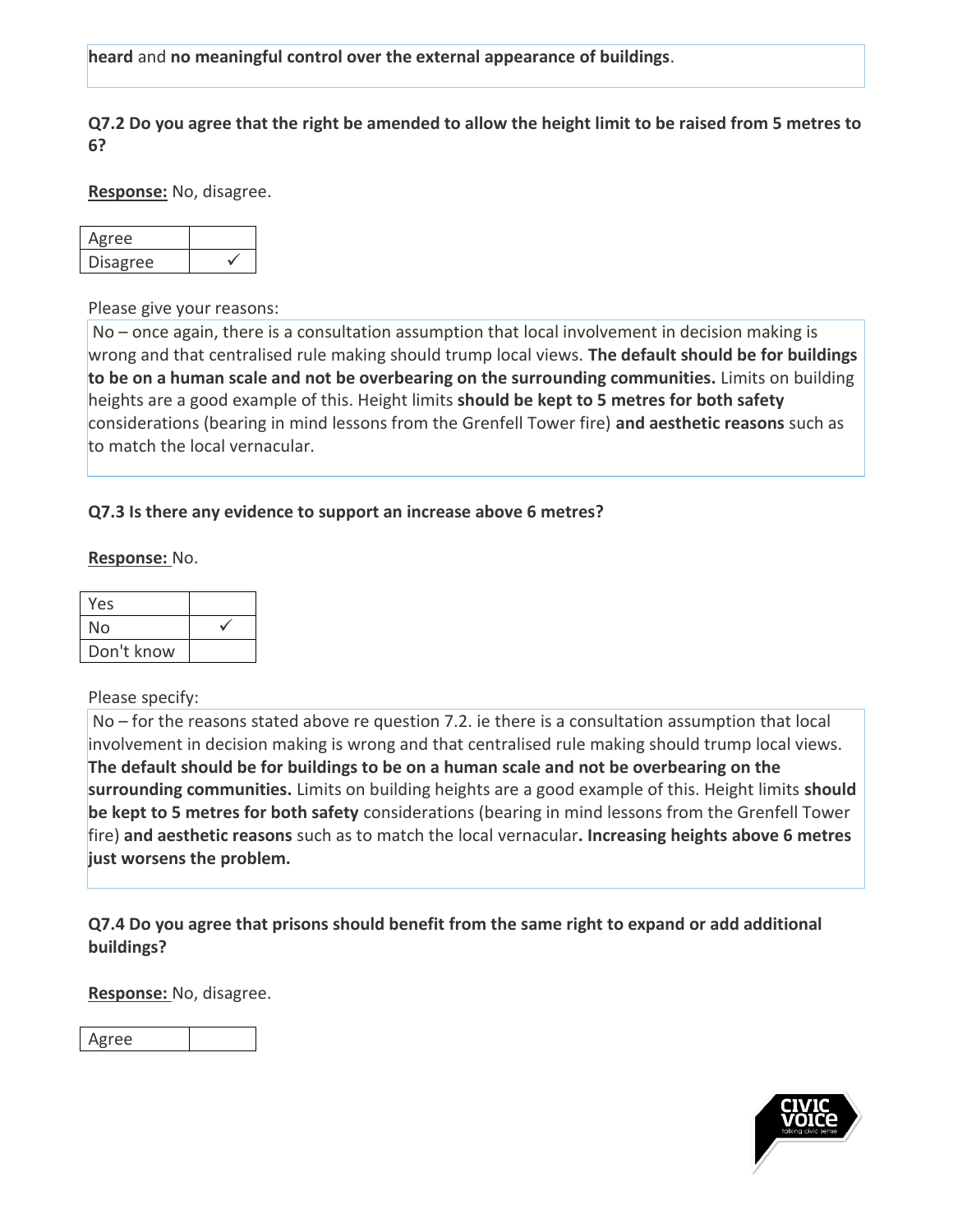| <b>Disagree</b> |  |
|-----------------|--|
| Don't know      |  |

#### Please give your reasons:

No – **if it is not appropriate to relax rules on expansion of other public sector infrastructure buildings, then it is not right to relax the rules for expansion of prison buildings.** A blanket rule, applied irrespective of local circumstances, will lead to large prison sites, that may already be out of scale with surrounding local communities and buildings, becoming even larger - as the greater of 25% of existing site or 250 square metres can mean developments much larger than 250 square metres – with **no opportunity for local residents to have their views heard**.

Larger prison sites have implications for local communities in terms of increased traffic (more prisoners and warders being transferred from and to the prison, more prisoners' families and other visitors to/from sites, more prisoners released from sites into the local community). These all have **significant implications for local communities and support services.** 

In the wider context, UK already has one of the largest prison populations relative to total population in Western Europe. Planning policy for prison sites presumably should be driven by prison policy rather than the other way round?

## **Q8 Do you have any other comments about the permitted development rights for schools, colleges, universities, hospitals and prisons?**

#### **Response:** Yes.

| Yes |  |
|-----|--|
| No  |  |

Please specify:

The underlying principle should be that these public education, health and justice institutions **exist within local communities** – and the **local communities should therefore have the opportunity to input to decisions taken on the expansion of existing facilities** - and for **their views to be taken into account** in the decisions made.

**The main impact of the proposed changes is to take away the public's opportunity to have their views registered and taken into account. The proposals do not appear to promote democratic involvement and should be re-considered.**

**Q9.1 Do you think that the proposed amendments to the right in relation to schools, colleges and universities, and hospitals could impact on businesses, communities, or local planning authorities?** 

**Response:** Yes.

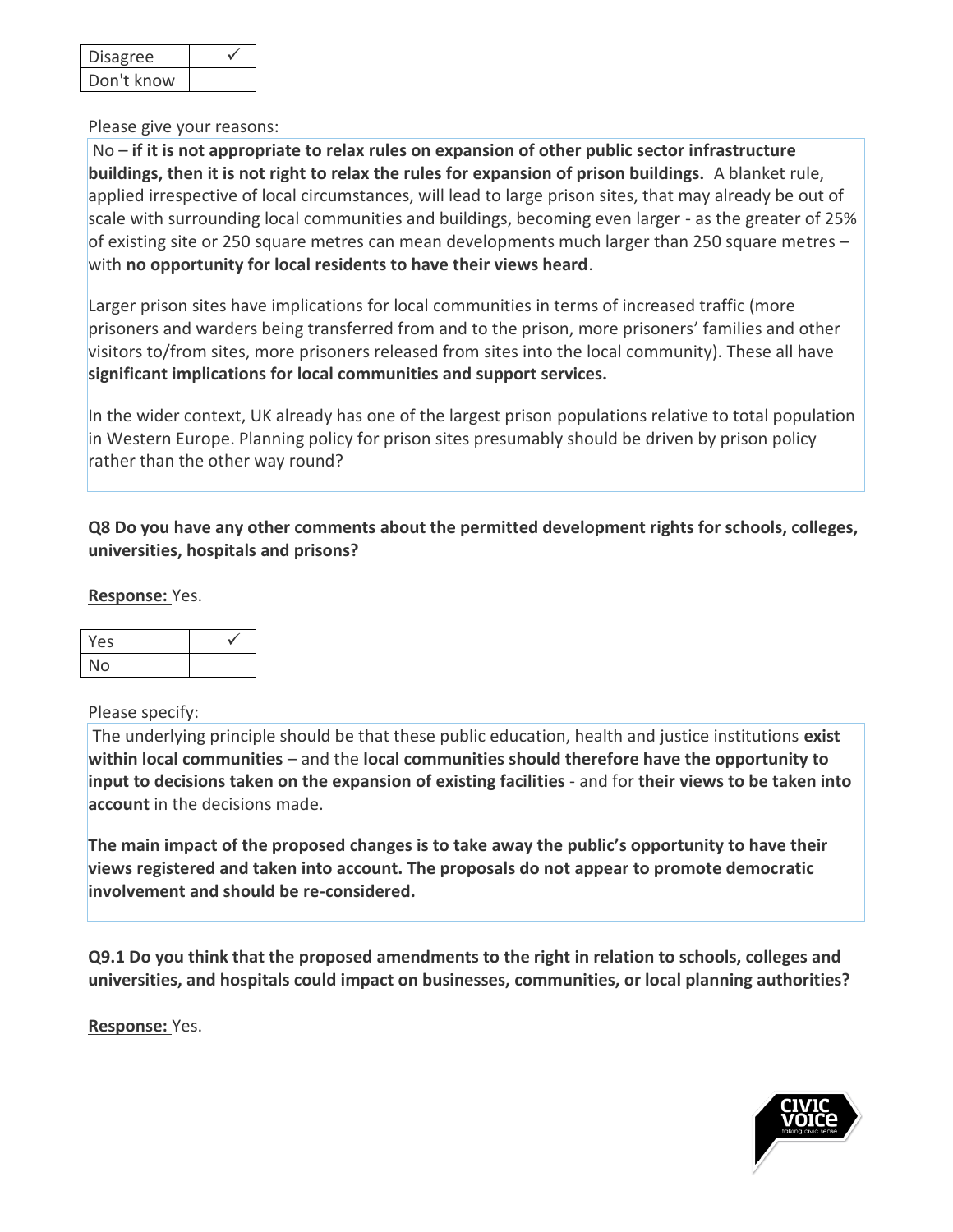| Yes |  |
|-----|--|
| No  |  |

If so, please give your reasons:

The proposed amendments **clearly have an impact** on businesses, communities and local planning authorities in terms of **reducing their opportunity to input to decisions** being taken **that impact on them.** There is a very brief, notional consideration of some positive impacts in paragraphs 36 and 38 to 39 with no attempt to consider any adverse consequences. This is neither a robust nor a balanced assessment.

The reference in para 40 to **preparing an assessment at some later date** (prior to preparation of secondary legislation) **does not provide consultees with an adequate basis for responding to the consultation proposals in the current document**.

The consultation document effectively asks consultees to provide the assessment for the MHCLG!

**Q9.2 Do you think that the proposed amendments to the right in relation to schools, colleges and universities, and hospitals, could give rise to any impacts on people who share a protected characteristic?** 

**Response:** Yes.

| Yes        |  |
|------------|--|
| Nο         |  |
| Don't know |  |

If so, please give your reasons:

The proposed amendments **clearly have an impact on persons with protected characteristics** in terms of **reducing their opportunity to input to decisions being taken that impact on them**. There is **no attempt in the consultation document to consider these impacts in a robust or balanced way.**

If there is no attempt to reflect both potential benefits and costs to people with protected characteristics, how can this be?

Either the impacts were assessed and found to have a net benefit or net cost, in which case why are they not set out in the consultation document, or the impacts were not assessed and so the proposals should not have been put forward until an assessment was carried out.

**Q10.1 Do you think that the proposed amendment to allow prisons to benefit from the right could impact on businesses, communities, or local planning authorities?** 

**Response:** Yes.

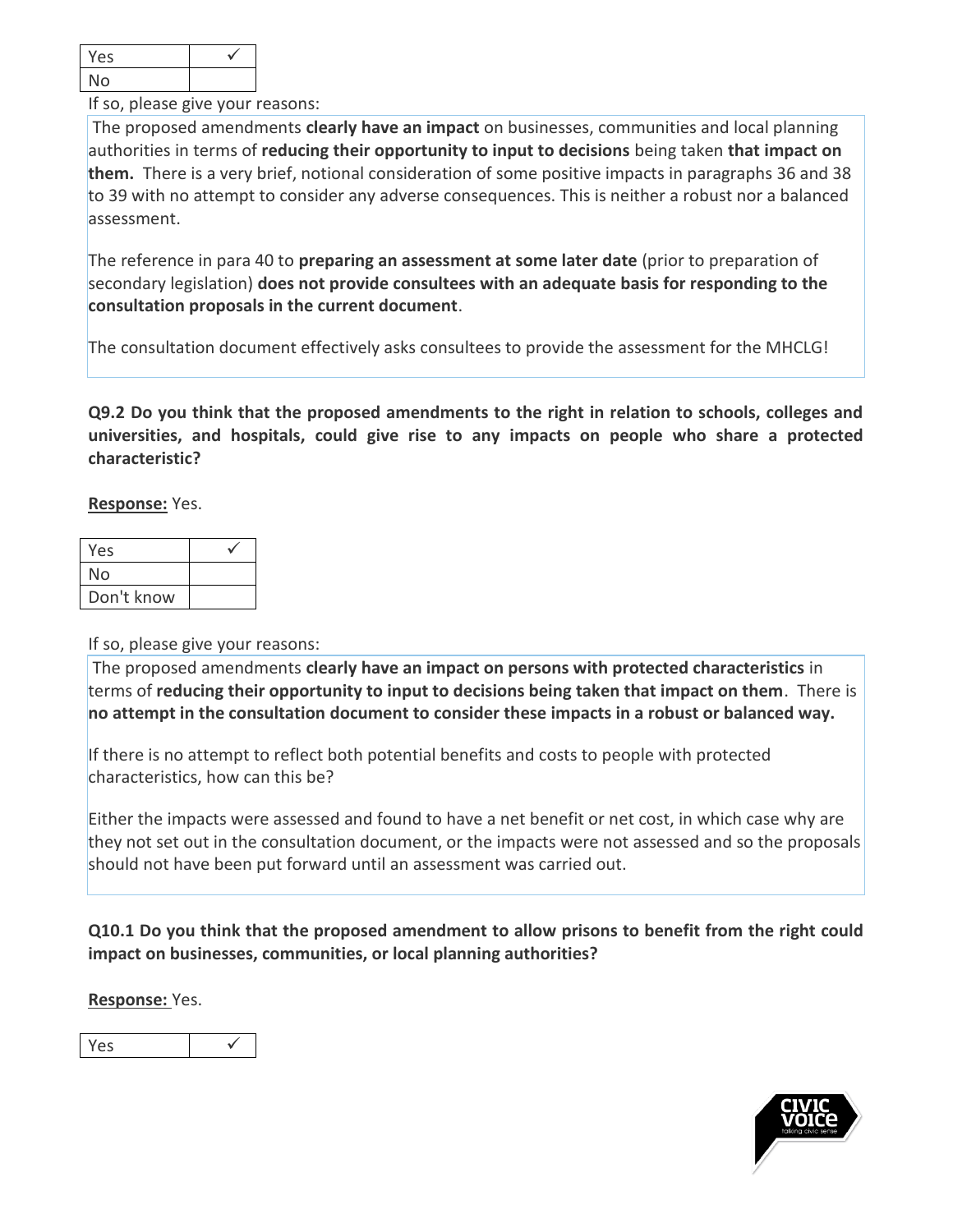| N٥         |  |
|------------|--|
| Don't know |  |

#### If so, please give your reasons:

The proposed amendments **clearly have an impact on businesses, communities and local planning authorities** in terms of **reducing their opportunity to input to decisions being taken that impact on them.** There is a very brief, notional consideration of some positive impacts in paragraphs 37 with no attempt to consider any adverse consequences. This is neither a robust nor a balanced assessment.

The reference in para 40 to **preparing an assessment at some later date** (prior to preparation of secondary legislation) **does not provide consultees with an adequate basis for responding to the consultation proposals in the current document.** The consultation document effectively asks consultees to provide the assessment for the MHCLG!

**Q10.2 Do you think that the proposed amendment in respect of prisons could give rise to any impacts on people who share a protected characteristic?** 

#### **Response:** Yes.

| Yes        |  |
|------------|--|
| No         |  |
| Don't know |  |

If so, please give your reasons:

The proposed amendments **clearly have an impact on persons with protected characteristics** in terms of **reducing their opportunity to input to decisions being taken that impact on them.** There is **no attempt in the consultation document to consider these impacts in a robust or balanced way**.

There is no attempt to reflect both potential benefits and costs to people with protected characteristics. How can this be?

Either the impacts were assessed and found to have a net benefit or net cost, in which case why are they not set out in the consultation document, or the impacts were not assessed and so the proposals should not have been put forward until an assessment was carried out.

**Q11 Do you agree that the new public service application process, as set out in paragraphs 43 and 44 of the consultation document, should only apply to major development (which are not EIA developments)?** 

**Response:** Qualified, for the reasons set out below.

| Yes | N/A |
|-----|-----|
| No  | N/A |

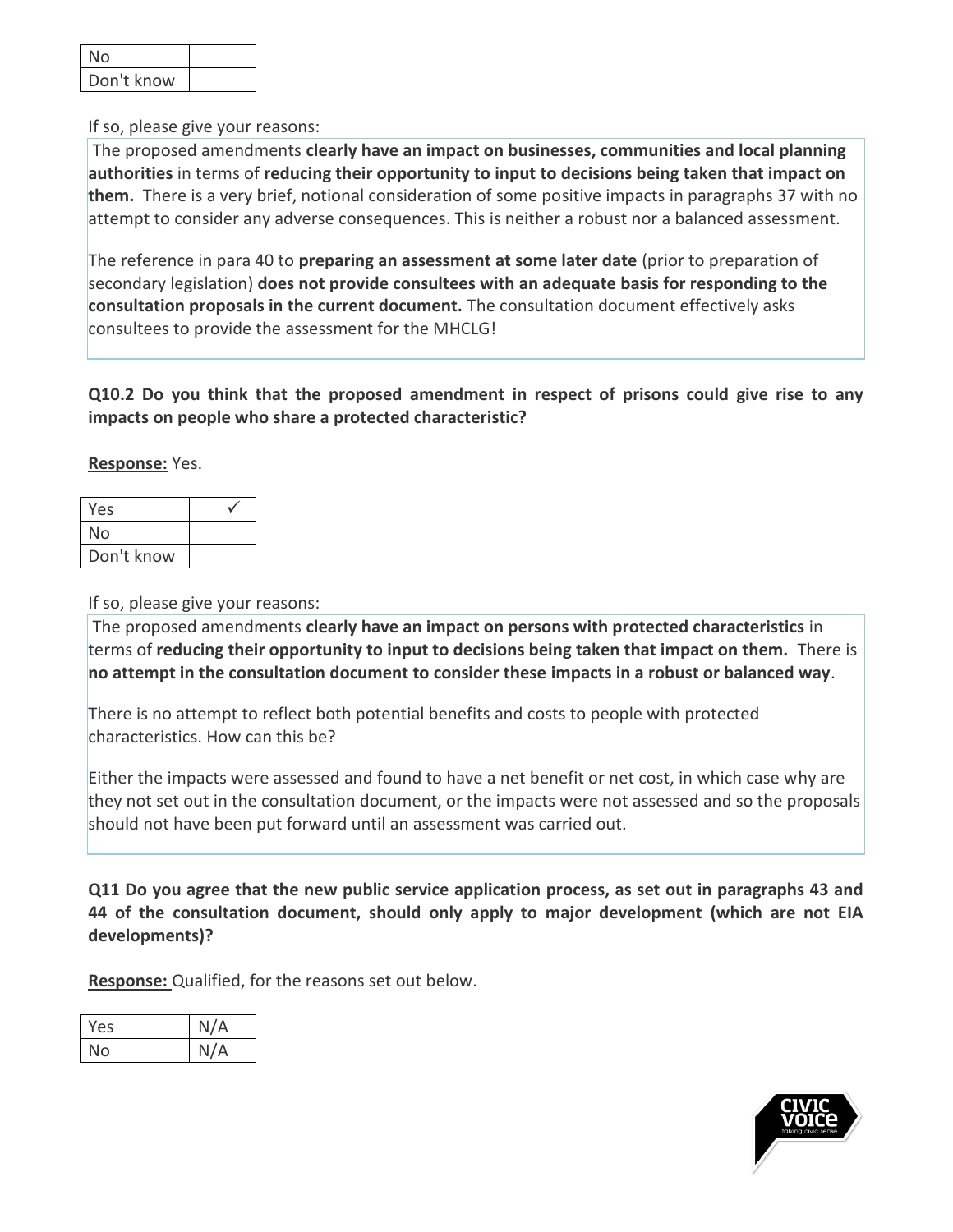Please give your reasons:

The government runs **a risk in seeking to make planning decisions faster** for new public service developments **while claiming it wants to enable local communities to express their views**. **The shorter the time for the public to express their view** on planning proposals, **the greater the likelihood that, in practice, the public will be excluded.** This is the **opposite of localism and undermines it.**

Residents have lives to live that do not necessarily involve continual checking on the existence or status of planning applications. Once residents and others become aware of proposed developments they need time to find and consider the proposals and to discuss their implications with neighbours, friends, family and colleagues and to ask questions of the council. All these steps take time.

**The proposal** to give greater prioritisation to planning decisions in relation to key public service developments **needs to be seen in the context of the Planning for the Future document** (published 6 Aug 2020) which proposed **residential housing developments should be prioritised**. **Making more types of developments a priority,** especially where there is little or no indication of extra resources being made available to local Planning authorities, **results in nothing being a real priority**.

The consultation document text explaining these proposals is rather confused. There appear to be three categories which raise questions as set out below:

- Proposals **below** a size limit where there would be an 8-week determination is this a new time limit?
- Proposals **above** the size limit **but less than the size of a development requiring an Environmental Impact Assessment (EIA).** These would require a 10-week determination (?)
- Proposals **at or above the threshold for an EIA** to be carried out. Unclear what the determination period for this type of development will be. Retention of 13-week determination?

**The proposals introduce undue variation without meaningful benefit:** 

- a 5 or 3 week saving on the development process is not worth the additional complexity
- limiting/excluding opportunities for local voices undermines localism and devalues local knowledge
- our preliminary comments in this section on source and data gaps on delay, and responses to Q 17.2 also refer.

**Q12 Do you agree the modified process should apply to hospitals, schools and further education colleges, and prisons, young offenders' institutions, and other criminal justice accommodation?**

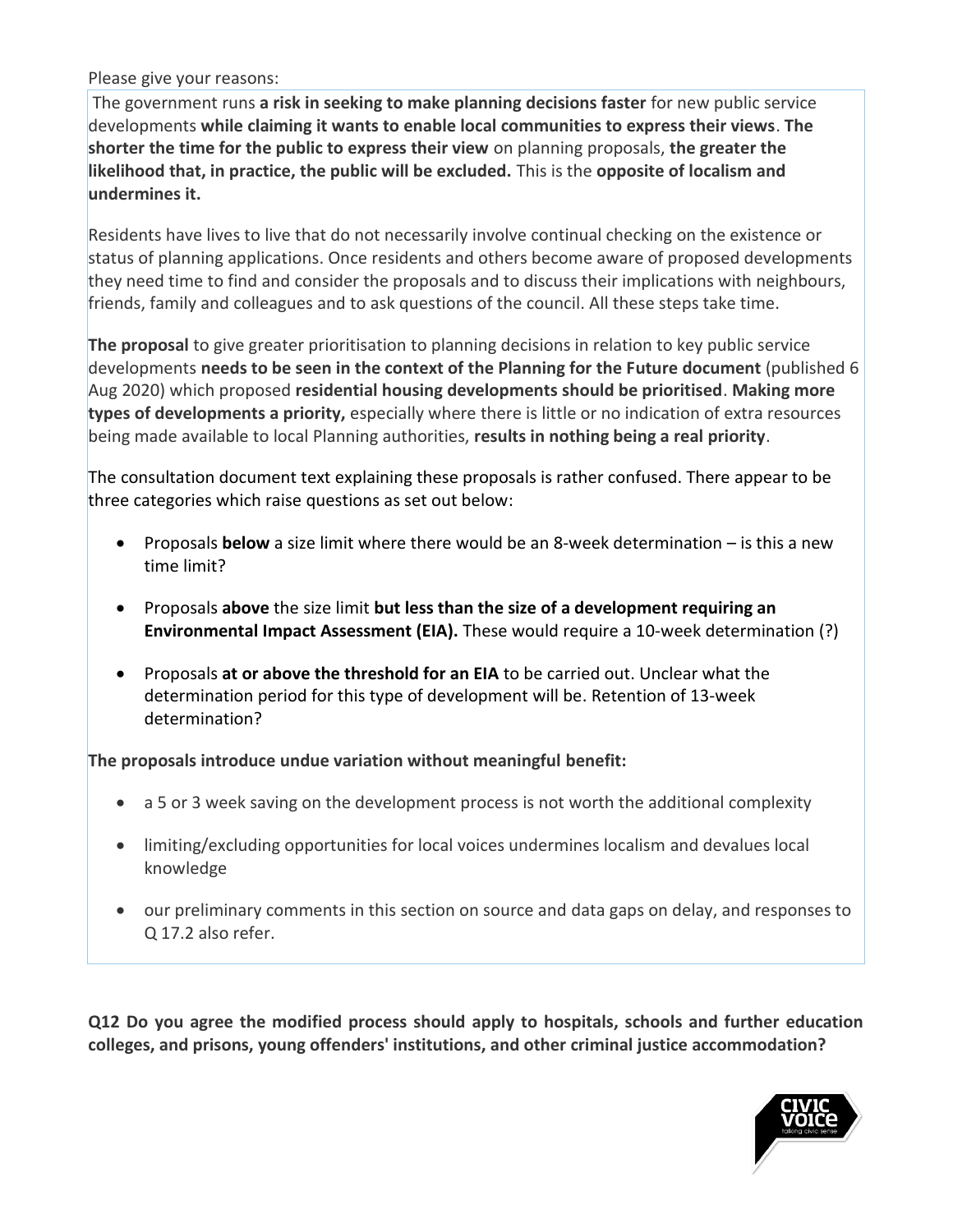#### **Response:** No.

| Yes |  |
|-----|--|
| No  |  |

If not, please give your reasons as well as any suggested alternatives:

No. Concerns that the modified process **excludes input from local people to planning decisions** and **undermines localism.** See response to Q 11.

How does the modified process apply to **academies or independent schools** where some form of public monies could be involved in a form of partnership arrangement?

#### **Q13 Do you agree the determination period for applications falling within the scope of the modified process should be reduced to 10 weeks?**

**Response:** No.

| Yes |  |
|-----|--|
| No  |  |

Please give your reasons:

**Merely cutting the determination period to 10 weeks does not necessarily make the planning process work more effectively.** 

Paragraph 57: how will the MHCLG design and devise a **new planning application form** for developments that fall **outside** the scope of the modified process? Presumably, this process would be helped by getting local authority planning bodies to be involved in the design of the form.

Paragraph 59 – prioritisation of modified process applications has **resource implications for local planning authorities as well as for statutory consultees.** What actions are to be taken to recognise these additional costs on local planning authorities?

**Q14 Do you agree the minimum consultation / publicity period should be reduced to 14 days?** 

#### **Response:** No.

| Yes |  |
|-----|--|
| No  |  |

#### Please give your reasons:

No. **Where are the extra resources for local planning authorities** to carry out 'extensive prior engagement with the local community' so that the period for representations can be reduced from 21

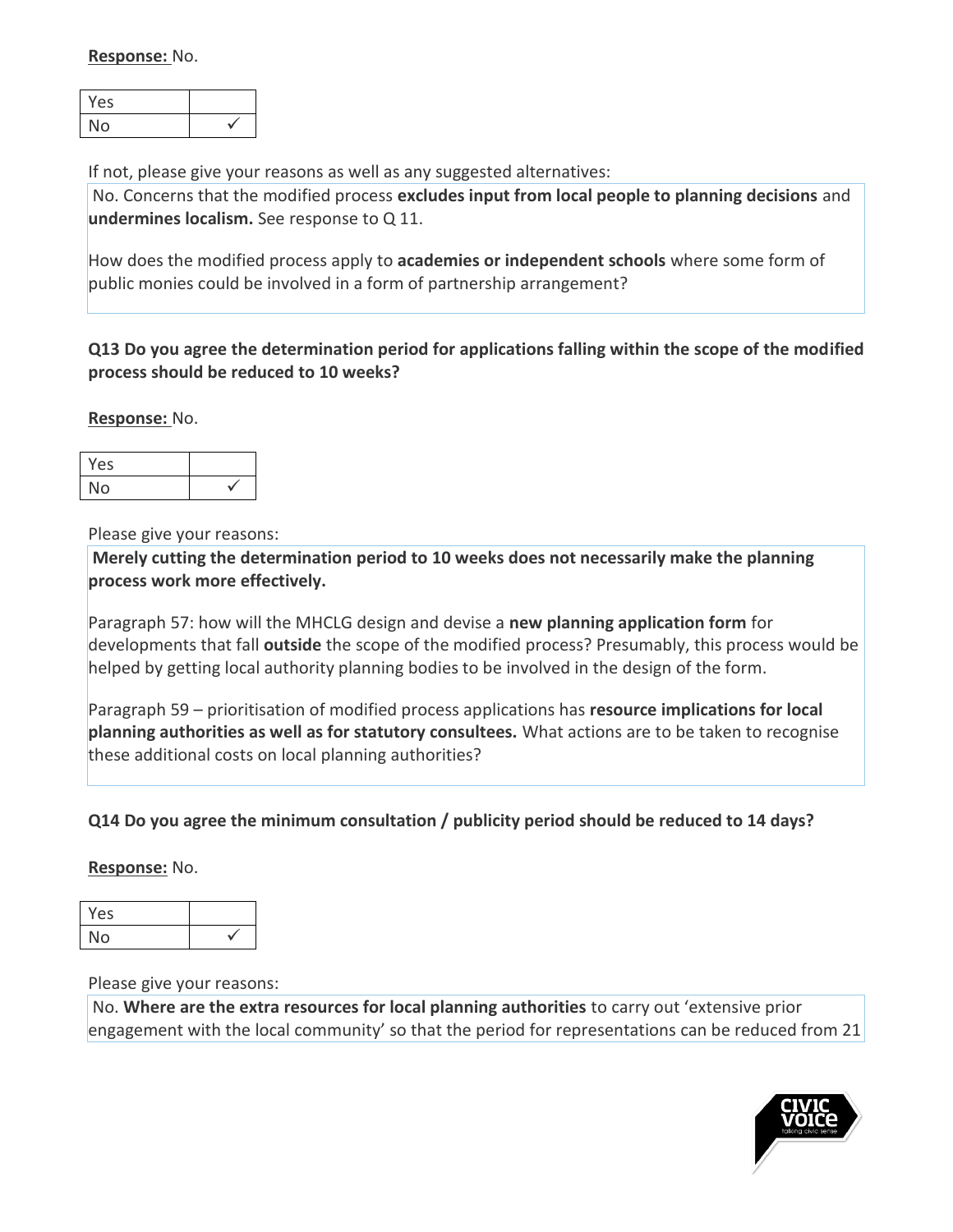#### days to 14 days?

**In practice the likelihood is that reducing this period will result in more of the public being excluded from the consultation process.** This **undermines localism.**

**Q15 Do you agree the Secretary of State should be notified when a valid planning application is first submitted to a local planning authority and when the authority anticipates making a decision? (We propose that this notification should take place no later than 8 weeks after the application is validated by the planning authority.)** 

**Response:** No.

| Yes |  |
|-----|--|
| No  |  |

Please give your reasons:

No. This is a surprising proposal from a Conservative administration – it has the appearance of national level, **over centralised**, soviet style interference in local decisions - a sort of big brother monitoring of everything that happens at a local level on these applications. Surely the move should be towards decentralising the process, not centralising it.

Para 67 – proposes more national, centralised monitoring of local government planning performance! Where is the release of central control and the repair of the local democratic deficit?

**Q16 Do you agree that the policy in paragraph 94 of the NPPF should be extended to require local planning authorities to engage proactively to resolve key planning issues of other public service infrastructure projects before applications are submitted?** 

**Response:** No.

| Yes |  |
|-----|--|
| No  |  |

Please give your reasons:

**Local planning authorities need more resources** to carry out faster engagement with key delivery bodies and other stakeholders. It is **unclear that there is any intention to provide these resources** from central government. Local authorities are in, or on the verge of, financial crisis and do not have the resources.

In practice, no faster engagement will take place. Poorer decisions will be made. As we emphasised in our responses to the Planning for the Future consultation, quality takes time and cost.

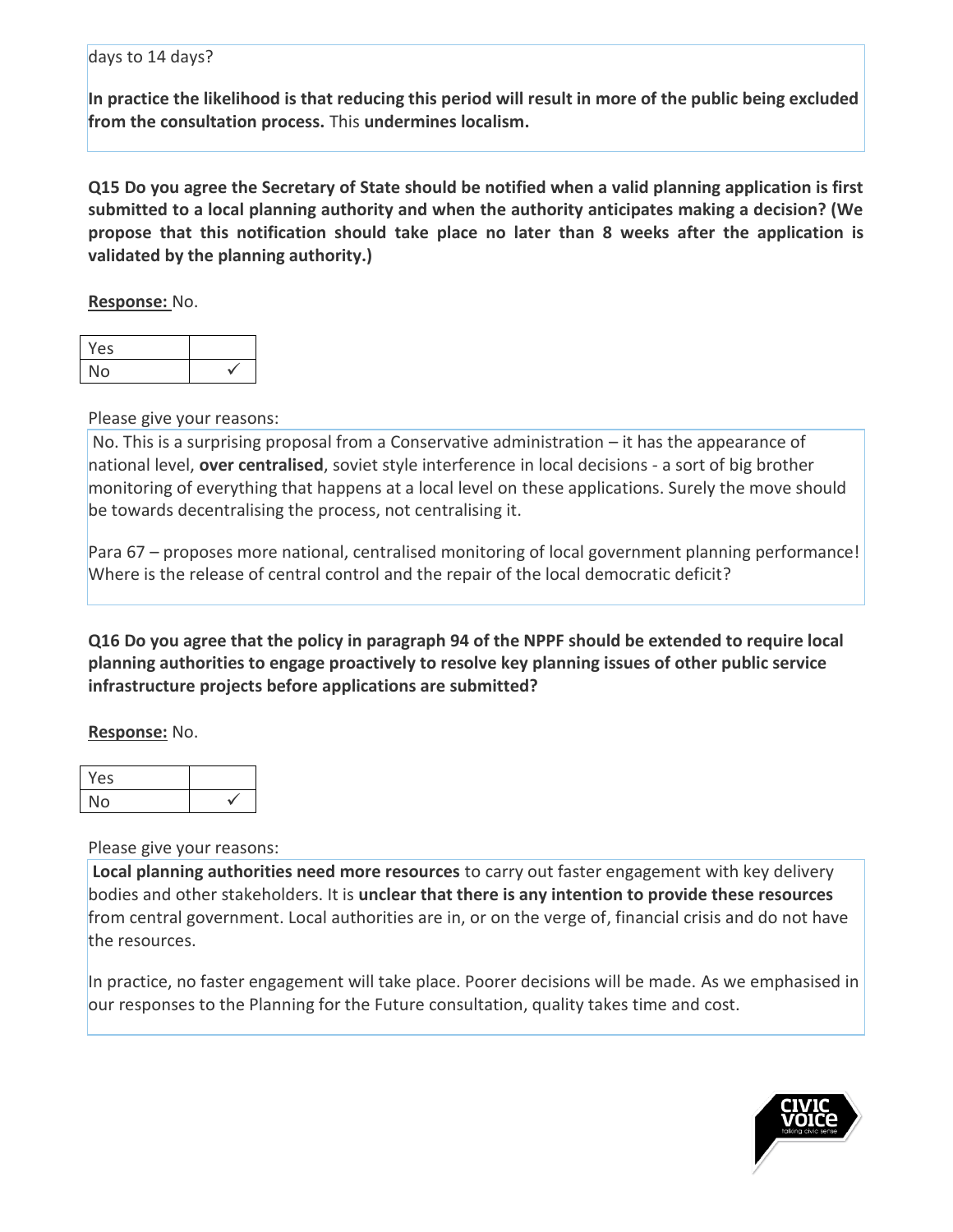#### **Q17.1 Do you have any comments on the other matters set out in the consultation document, including post-permission matters, guidance and planning fees?**

**Response:** Yes.

| Yes |  |
|-----|--|
| No  |  |

Please specify:

The proposals have the appearance of being 'invented' in a theoretical discussion between the authors - with **little or no consideration of the practicalities of implementation,** no reaching out to planning practitioners in local authorities.

Where is the practicality to these proposals? Rather than simplifying planning, the proposals are having the opposite effect by adding variations and further complexity without meaningful benefit. Limiting/excluding opportunities for local voices undermines localism and devalues local knowledge.

#### **Q17.2 Do you have any other suggestions on how these priority public service infrastructure projects should be prioritised within the planning system?**

**Response:** Our suggestions are constrained for the reasons set out below.

| Yes |  |
|-----|--|
| No  |  |

Please specify:

In the consultation document there is **no serious attempt to gather data** to demonstrate

- the **scale** of any 'delay' problem for public service infrastructure
- the **causes** of any delays from first identifying a need for infrastructure to delivering the infrastructure to put any 'planning delay' in context
- the **scale** of **resources needed** to prioritise such infrastructure projects and **where these resources will come from** in an economy that has had:
	- 10 years of public sector austerity,
	- a year of a major pandemic
	- and is facing an existential shock from a thin deal Brexit.

**Put in that context, the proposals appear, to a significant degree, to be unrealistic and unhelpful.**

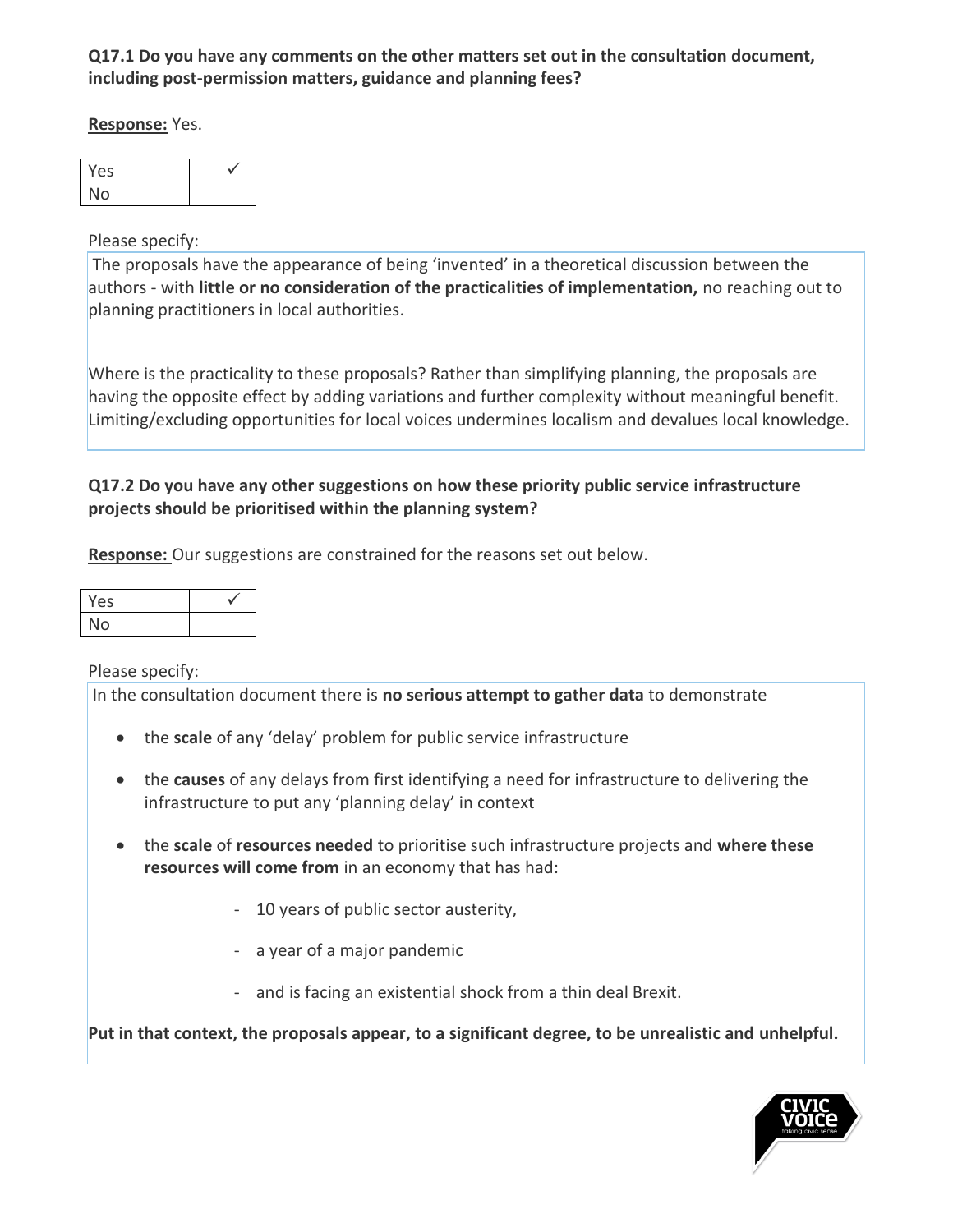**Q18 Do you think that the proposed amendments to the planning applications process for public service infrastructure projects could give rise to any impacts on people who share a protected characteristic?** 

**Response:** Yes.

| Yes |  |
|-----|--|
| No  |  |

If so, please give your reasons:

The proposed amendments **clearly have an impact on persons with protected characteristics** in terms of **reducing their opportunity to input to decisions being taken that impact on them**. There is **no attempt in the consultation document to consider these impacts in a robust or balanced way**.

**It is insufficient for the consultation document to state that an assessment in relation to the Equality Act 2010 will be prepared at some later date.**

If there is no attempt to reflect both potential benefits and costs to people with protected characteristics, how can this be?

Either the impacts were assessed and found to have a net benefit or net cost, in which case why are they not set out in the consultation document, or the impacts were not assessed and so the proposals should not have been put forward until an assessment was carried out.

# **Consolidation and simplification of existing permitted development rights**

**Q19.1 Do you agree with the broad approach to be applied to the review and update of existing permitted development rights in respect of categories 1, 2 and 3 outlined in paragraph 76 of the consultation document?** 

**Response:** Agree.

| Agree           |  |
|-----------------|--|
| <b>Disagree</b> |  |
| Don't know      |  |

Please give your reasons:

In view of recent legislative changes, the broad approach set out in paragraph 76, categories 1,2 and 3 for consolidation and simplification of existing permitted development rights is sensible and necessary.